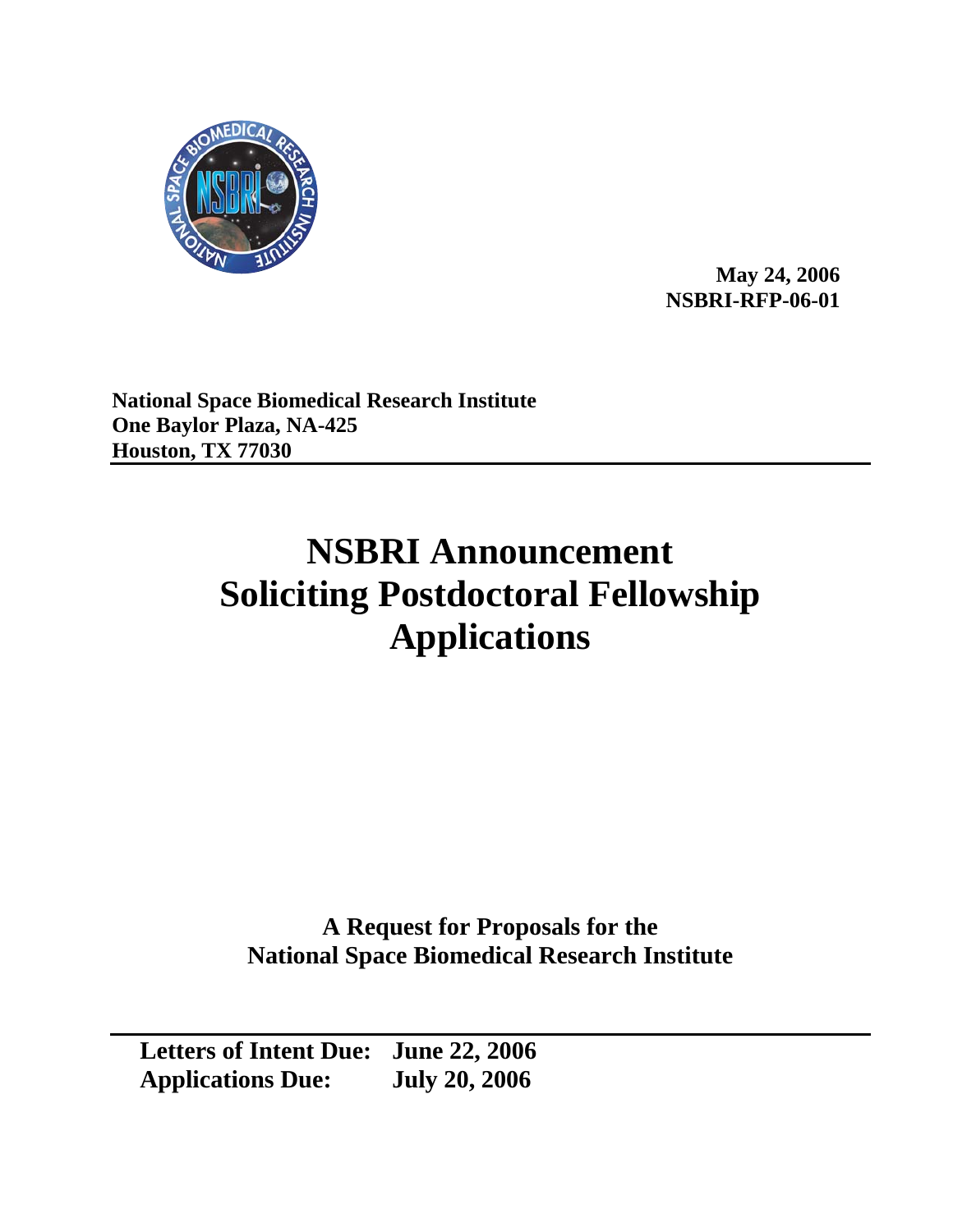# **TABLE OF CONTENTS**

|                             | <b>NSBRI Request for Proposals Soliciting Postdoctoral Fellowship Applications:</b><br>Summary and Supplemental Information | 1      |
|-----------------------------|-----------------------------------------------------------------------------------------------------------------------------|--------|
|                             | Appendix A: Opportunities for a Postdoctoral Fellowship with the National Space<br><b>Biomedical Research Institute</b>     | $A-1$  |
| I.                          | Introduction                                                                                                                | $A-1$  |
| П.                          | <b>Bioastronautics Roadmap</b>                                                                                              | $A-1$  |
| III.                        | Countermeasure Readiness Level (CRL)/Technology Readiness Level                                                             |        |
|                             | (TRL)                                                                                                                       | $A-3$  |
| IV.                         | <b>Biomedical Data</b>                                                                                                      | $A-7$  |
| V.                          | <b>Program Reporting</b>                                                                                                    | $A-7$  |
| VI.                         | Bibliography                                                                                                                | $A-8$  |
| Appendix B:<br>Applications | NSBRI Request for Proposals Soliciting Postdoctoral Fellowship                                                              | $B-1$  |
| I.                          | Introduction                                                                                                                | $B-1$  |
| Π.                          | Background                                                                                                                  | $B-2$  |
| III.                        | Specific Research Focus and Opportunity                                                                                     | $B-3$  |
| IV.                         | Application Procedures for the NSBRI Postdoctoral Fellowship Program                                                        | $B-12$ |
| V.                          | <b>Review and Selection Process</b>                                                                                         | $B-16$ |
|                             | Appendix C: Instructions for Responding to NSBRI Requests for Proposals                                                     | $C-1$  |
|                             | Appendix D: Certifications                                                                                                  | $D-1$  |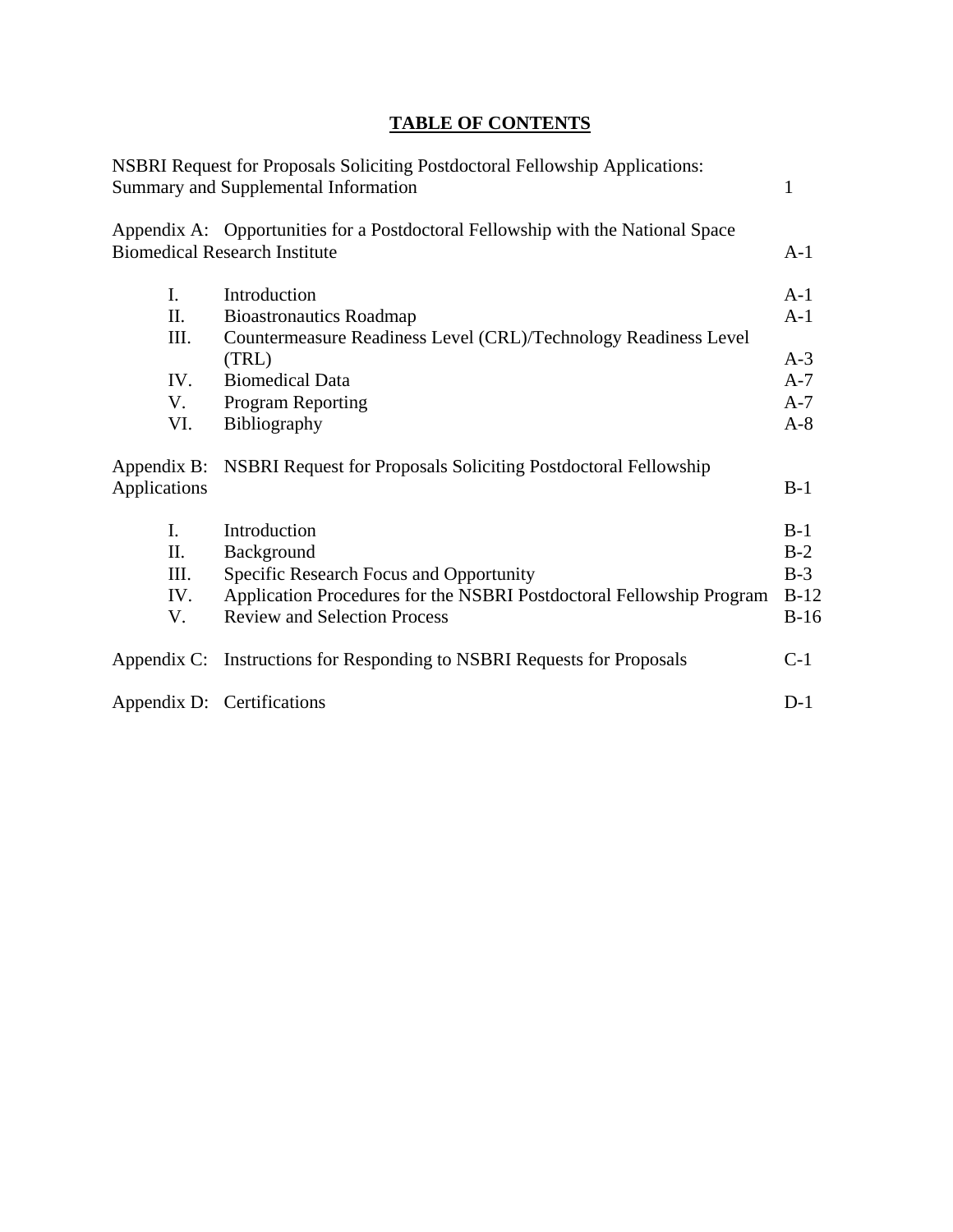# **NSBRI Request for Proposals Soliciting Postdoctoral Fellowship Applications**

## **Summary and Supplemental Information**

This National Space Biomedical Research Institute (NSBRI) Request for Proposals (NSBRI-RFP) is soliciting applications for the Postdoctoral Fellowship Program. Postdoctoral Fellowships will be competitively available for two years in any laboratory in the United States carrying out space-related biomedical/biotechnological research in accordance with the NSBRI's goals. **The program is open to U.S. citizens, permanent residents, or persons with preexisting visas obtained through their sponsoring institutions that permit postdoctoral training for the project's duration. To be eligible for this program, applicants may not have more than three years of previous postdoctoral training.** Selected Postdoctoral Fellows will become a **member of an integrated countermeasure development team** of the NSBRI.

The Postdoctoral Fellowship award will be funded as a stipend of \$40,000 for the first year with an 5% increase in the second year, and will include an allowance for health insurance. Additional funding will be provided for travel to a mandatory NSBRI meeting of Fellows at the annual NSBRI/NASA meeting as well as to a domestic scientific meeting of the Fellow's choice. The Fellow will also be expected to spend 3-5 days at the NASA Johnson Space Center to become familiar with the research facilities and programs available at that institution. The time period for the Johnson Space Center visit will be arranged by the Fellowship Program and will occur during the summer of 2007. **A budget is not necessary for completion of an application.** Funding is not provided for administrative costs, supplies or equipment. The mentor is responsible for supervision of the NSBRI Postdoctoral Fellow and for providing necessary funds for supplies and equipment. After Postdoctoral Fellowships have been awarded, the NSBRI will work with the funded institutions to execute the awards, which will include development of a budget for funding. **Indirect costs will not be awarded to the funded institution.** Additionally, the NSBRI's traditional cost sharing of 10% of the funded award is welcomed, but not required, from institutions who receive awards for postdoctoral training.

Applicants must prepare proposals with the support of a mentor and institution (university, national lab, etc.), and all proposals will be evaluated by a peer-review panel. Mentors should have previous experience training postdoctoral fellows and/or graduate students. **It is the responsibility of the Postdoctoral Fellowship Applicant to arrange for a mentor.**

The NSBRI is interested primarily in supporting research, in the Countermeasure Readiness Level (CRL) range of 3-7 and/or Technology Readiness Level (TRL) range of 3-7. The research project will be a part of a countermeasure development team focused on advancing the research toward an applied intervention that can be evaluated and validated at CRL 7-8. Applicants should refer to Figures 1-4 in Appendix A for a detailed description of the CRLs and TRLs. Each applicant must identify what CRL and/or TRL their research proposal addresses.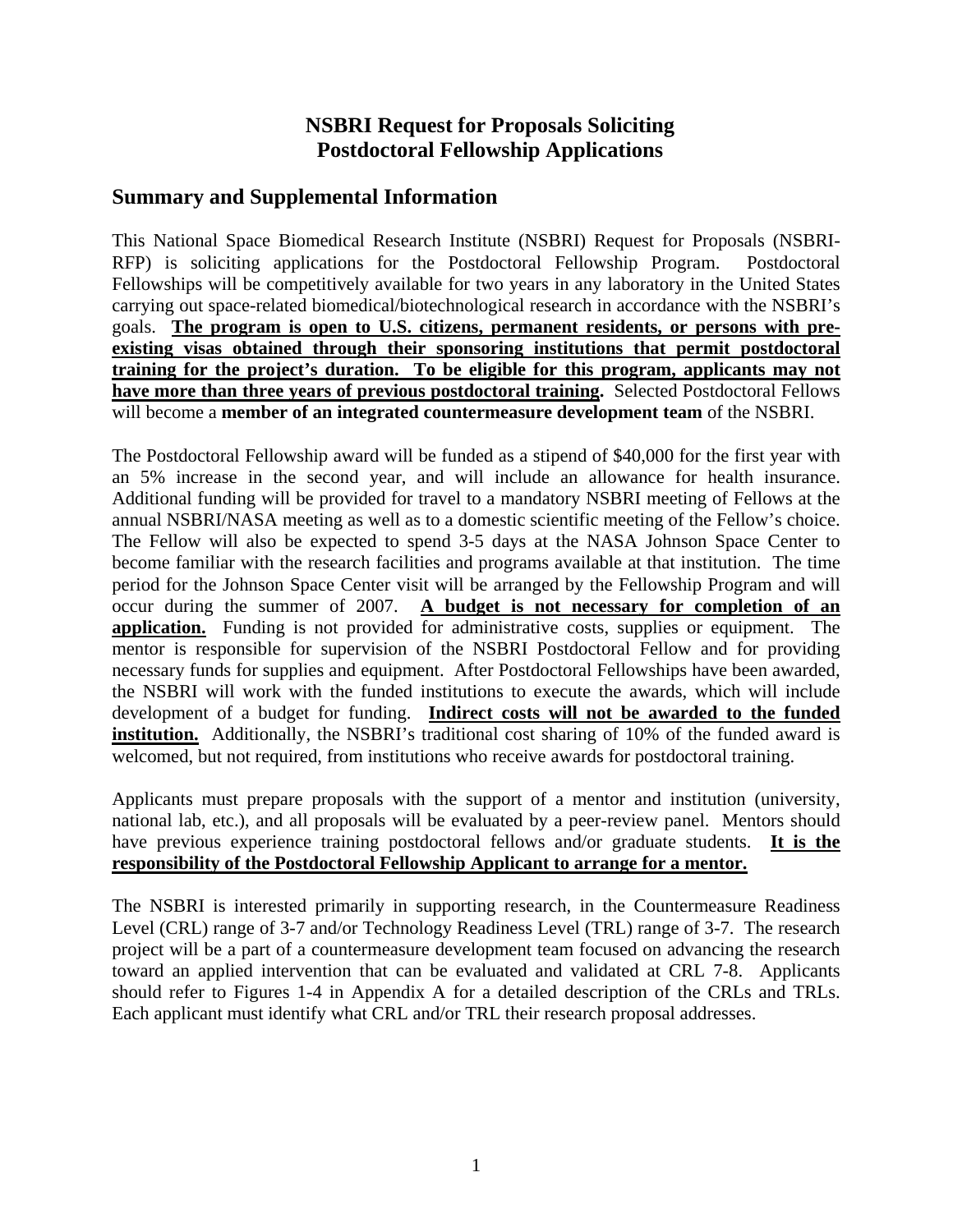In this NSBRI-RFP,

- Appendix A provides an introduction and overview of the goals, objectives, and implementation strategies of NSBRI.
- Appendix B contains descriptions of the opportunity, specific instructions for submitting a Letter of Intent, and instructions for proposal submission.
- Appendix C contains the standard Instructions for Responding to NSBRI Requests for Proposals**.**
- Appendix D contains copies of the certifications required to be followed with any signed application.

The NSBRI's scientific and educational goals are to fund research and development that will result in the delivery of countermeasures to ensure the health of astronauts, and to apply findings from the research to benefit life on Earth. The NSBRI is committed to maintaining a strong, openly competitive, peer-reviewed research program. The Institute also aims to inspire the next generation of space life scientists. Proposals submitted in response to this NSBRI-RFP must address the research emphases described in this document (see Appendix B for more details). Those that do not will be returned without review.

Proposals that synergistically bridge multiple disciplines for the purpose of modeling the effects of microgravity on the human body, aid in the development and testing of countermeasures, or develop technologies that enable research in one or more NSBRI research areas are strongly encouraged.

All proposals will be evaluated for overall scientific and technical merit by a peer-review panel. Relevance to NSBRI's programmatic needs and goals will also be evaluated by NSBRI Management. Funds are not currently available for awards under this NSBRI-RFP. The NSBRI's obligation to make award(s) is contingent upon the availability of appropriated funds from which payment can be made and the receipt of proposals that the NSBRI determines are acceptable for award under this NSBRI-RFP.

Inclusion of Women and Minorities in Research Involving Human Subjects – NASA and the NSBRI have adopted the NIH policy regarding this matter. Women and members of minority groups and their subpopulations must be included in NSBRI-supported biomedical and behavioral research projects involving human subjects, unless a clear and compelling rationale and justification are provided that inclusion is inappropriate with respect to the health of the subjects or the purpose of the research.

Participation in this NSBRI-RFP is open to all categories of organizations, industry, educational institutions, other nonprofit organizations, NASA laboratories, and other agencies of the U.S. government.

An electronic Letter of Intent from applicants is requested, but not required, by June 22, 2006. Proposals must be submitted electronically by **July 20, 2006, 5:00 p.m. Eastern Time.** (See Appendix B of this NSBRI-RFP for specific instructions for these activities.)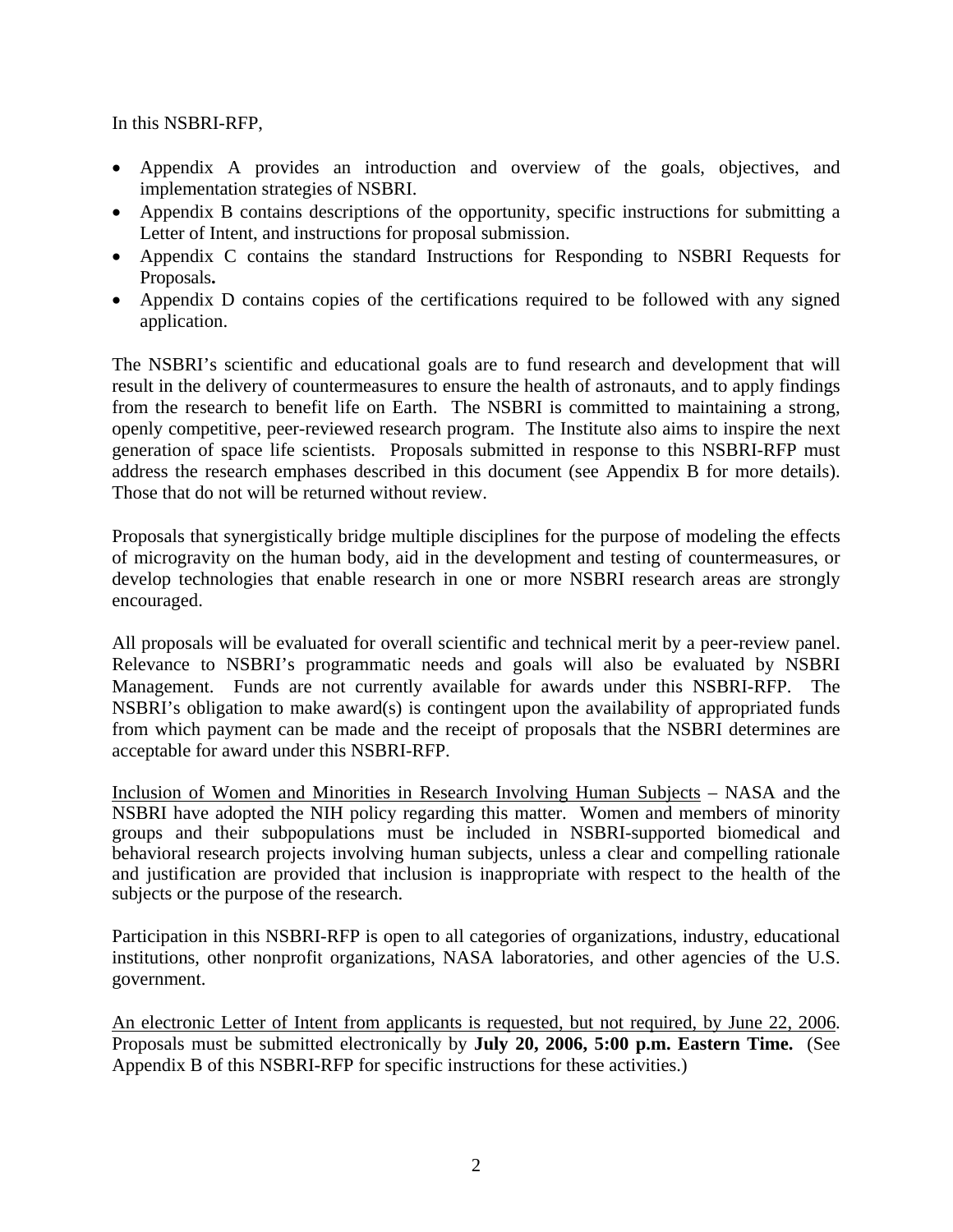The following items apply only to this NSBRI-RFP:

| <b>Solicitation NSBRI-RFP Identifier:</b> | <b>NSBRI-RFP-06-01</b>                       |  |  |
|-------------------------------------------|----------------------------------------------|--|--|
| <b>Application Format Required:</b>       | <b>Electronic application using NSBRI's</b>  |  |  |
|                                           | <b>Electronic Proposal Submission System</b> |  |  |
|                                           | (See Appendix B for further information.)    |  |  |
| Letters of Intent Due (not required):     | June 22, 2006                                |  |  |
| <b>Proposals Due:</b>                     | July 20, 2006, 5 p.m. ET                     |  |  |
| <b>Selection Announcement:</b>            | <b>Fall 2006</b>                             |  |  |
| <b>Funding Begins:</b>                    | Approximately 30-90 days following           |  |  |
|                                           | notification of selection                    |  |  |
| <b>Selecting Official:</b>                | <b>Director, National Space Biomedical</b>   |  |  |
|                                           | <b>Research Institute</b>                    |  |  |

Information about the NSBRI and its existing research program is available from:

Jeanne Becker, Ph.D. Associate Director National Space Biomedical Research Institute One Baylor Plaza, NA-425 Houston, TX 77030-3498 Telephone: 713-798-7412 Fax: 713-798-7413 Email: [director@www.nsbri.org](mailto:director@www.nsbri.org)

Information about the NSBRI Postdoctoral Fellowship Program is available from:

 Sonia Rahmati Clayton, Ph.D. Project Coordinator NSBRI Postdoctoral Fellowship Program Email: [postdoc@www.nsbri.org](mailto:postdoc@www.nsbri.org) Telephone: 800-798-8244

All prospective applicants to this NSBRI-RFP are advised that the highest priority in all of NASA's programs is given to safety and mission assurance, occupational health, environmental protection, information technology, export control, and security. NASA's safety priorities are to protect (i) the public, (ii) astronauts and pilots, (iii) the NASA workforce (including employees working under NASA instruments), and (iv) high-value equipment and property. All proposals submitted in response to this solicitation are expected to comply with this policy.

NSBRI points of contact will be identified in selection letters to begin the funding process. Potential investigators should read with care the program descriptions that are of interest and focus their proposals on the specific research emphases defined in this NSBRI-RFP.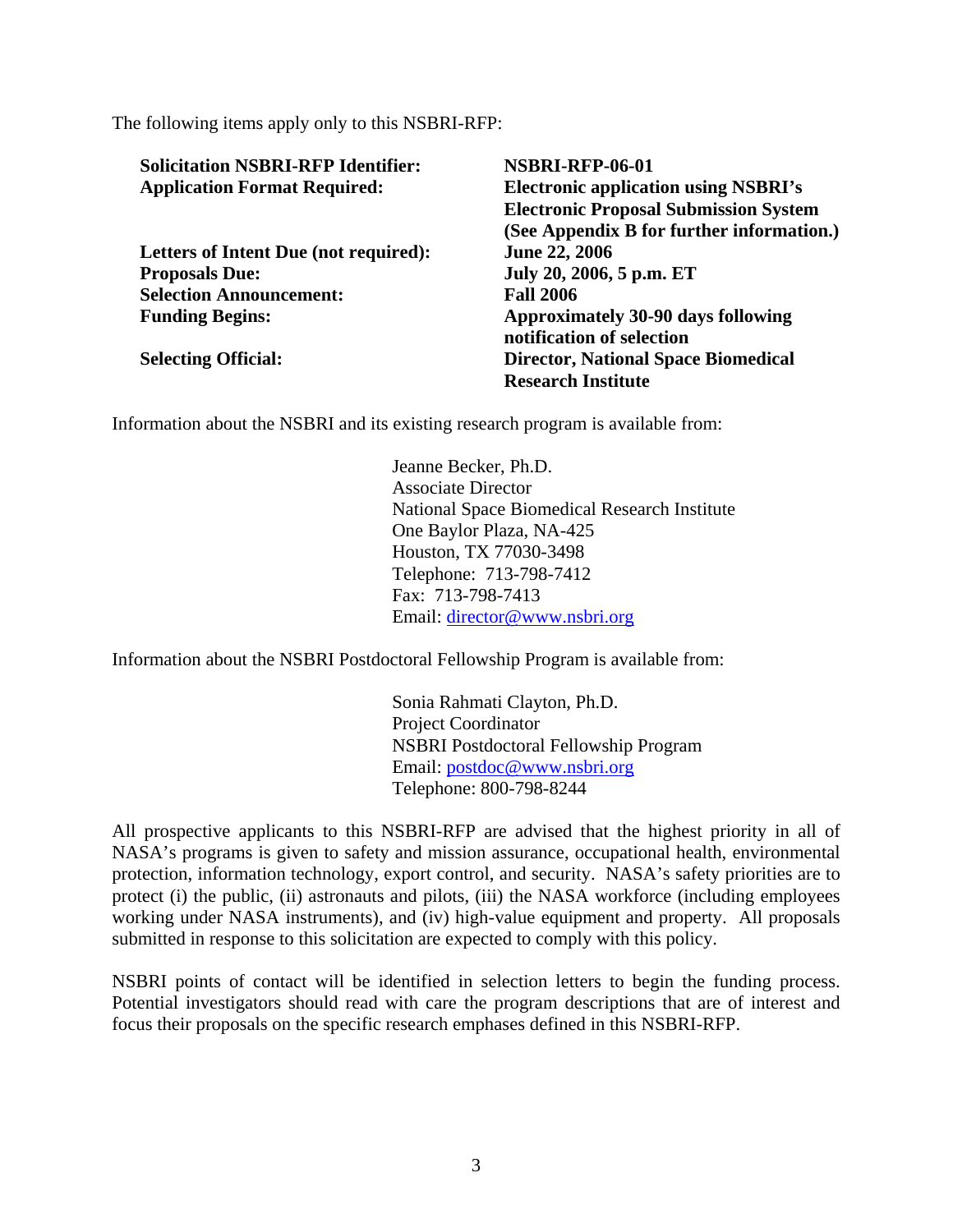Your interest and cooperation in participating in this effort is appreciated.

Original signed by

Bobby R. Alford, M.D. Chairman of the Board and CEO National Space Biomedical Research Institute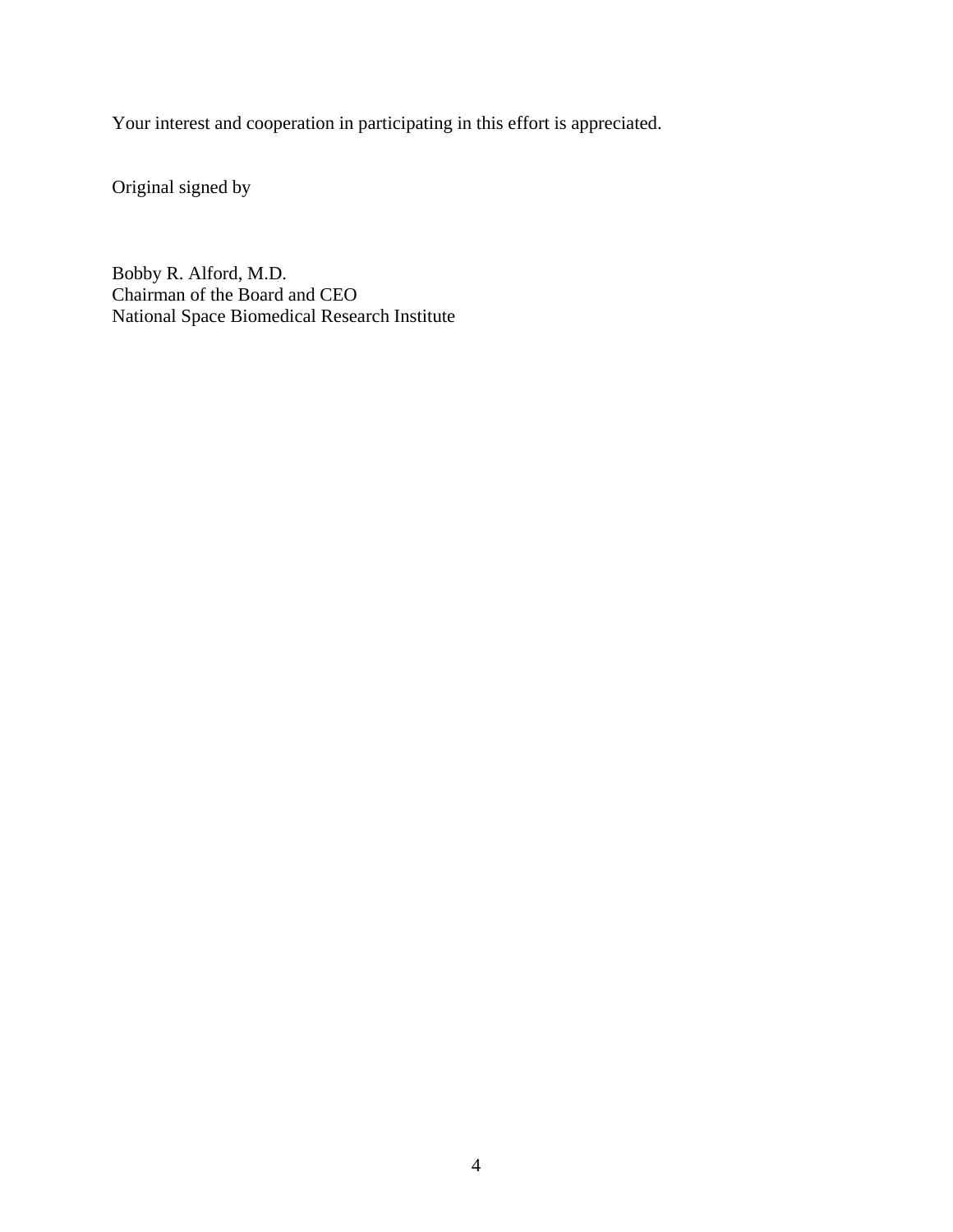# **Background Information**

# **Opportunities for a Postdoctoral Fellowship with the National Space Biomedical Research Institute**

# **I. Introduction**

The NSBRI is a NASA-initiated and -funded, nonprofit research consortium charged with developing biomedical countermeasures for potential health problems that could occur in astronauts either during long-duration space flight or on their return to Earth. The NSBRI's current program consists of approximately 75 science and technology projects organized into research teams. NSBRI research and development is aligned with the Vision for Space Exploration.

**It is critical for applicants to read carefully all of the instructions in this NSBRI-RFP.** In addition, each Appendix includes guidelines, requirements, and instructions for preparing and submitting proposals, and defines the administrative policies governing the particular components described in this NSBRI-RFP.

# **II. Bioastronautics Roadmap (BR)**

In order to identify and make publicly known the biomedical risks of space flight and the research questions that must be answered to reduce those risks, NASA has developed the Bioastronautics Roadmap (BR). The BR is an interdisciplinary tool to assess, understand, mitigate, and manage the risks to humans that are associated with long-term exposure to the space environment. It assumes an overarching strategy that integrates requirements, risks, risk factors, research and technology questions, tasks, deliverables, and risk mitigation with the intent of directing biomedical research in support of human space flight, especially human missions of exploration. The BR is based in part on recommendations from internal NASA experts, NSBRI scientists, advisory committees representing the United States science community, task forces, and published reports such as the National Research Council (NRC) Space Studies Board's "A Strategy for Research in Space Biology and Medicine in the New Century;" the Aerospace Medical Advisory Committee; the NASA Task Force on Countermeasures; the International Space Life Sciences Working Group's publications on Radiation, Bone, Muscle, Cardiovascular, Human Factors, and Neuroscience Workshops; and the NASA Medical Policy Board Document.

The ultimate goal of the BR is to protect the health and safety of space flight crews by allowing NASA and the community of scientists to better define and focus the research that is required for development and validation of operational health care "deliverables" for the prevention, treatment, and rehabilitation of space flight changes and of appropriate habitation and medical care systems.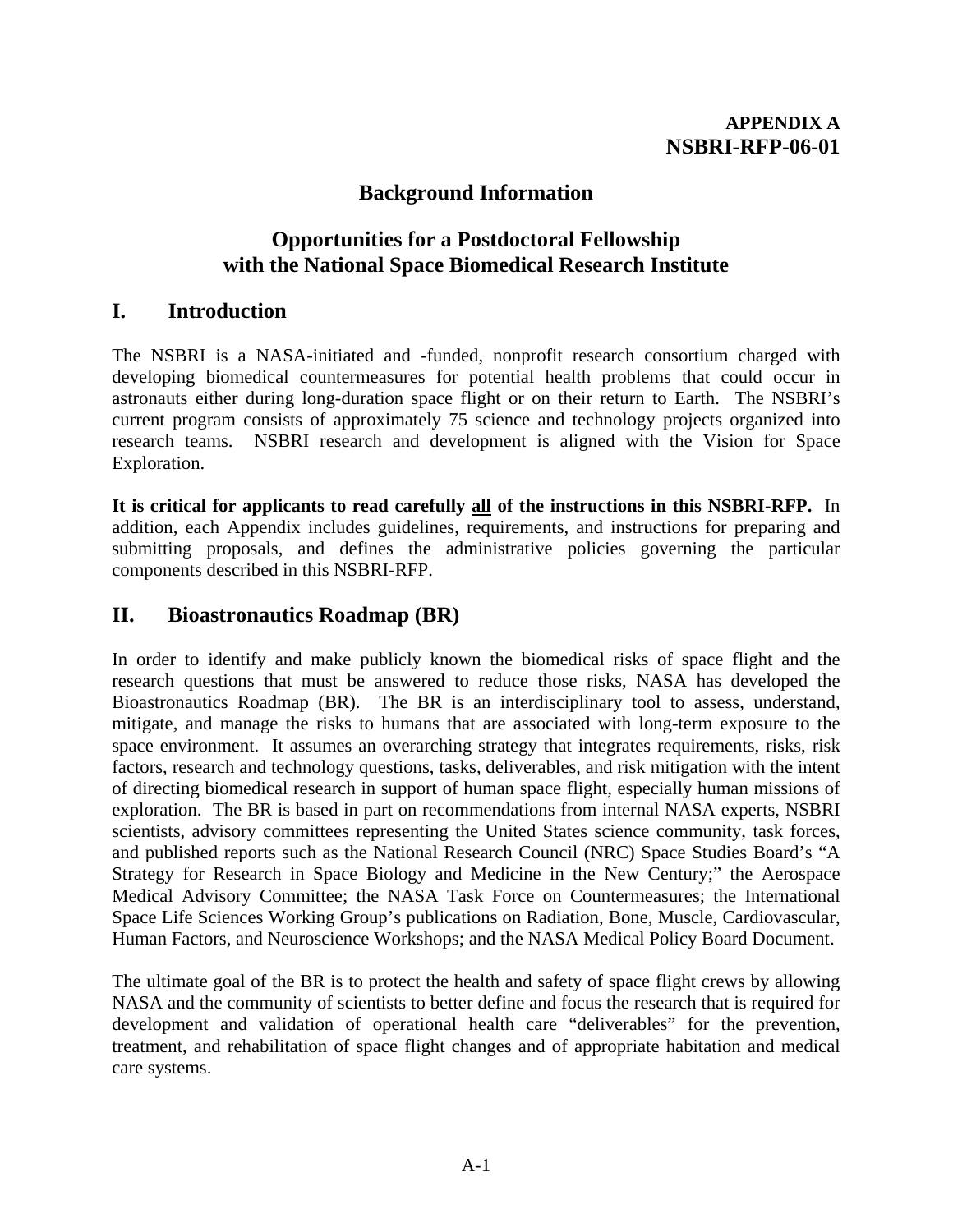The current BR identifies 45 risks and 462 questions. A more extensive overview, as well as a list of all the risks and research and technology questions for the BR, should be reviewed by potential investigators at [http://bioastroroadmap.nasa.gov/index.jsp.](http://bioastroroadmap.nasa.gov/index.jsp)

**The applicant must examine and understand the BR and specify in their proposal the rationale and evidence underlying which risks and research and technology questions their proposed research will address. An example is shown in Table I. A blank BR form can be downloaded from NSBRI's Electronic Proposal Submission System (EPSS). NSBRI will perform a similar assessment to understand how the proposed research addresses the BR risks and research and technology questions. Proposals that do not identify which BR risks and questions are being addressed will be returned to the applicant without review.**

The NSBRI uses annual reports to assess progress relative to stated research objectives and hypotheses as declared in the original grant proposal by the Postdoctoral Fellow. It is imperative that the reports indicate how the investigation relates to BR research and technology questions. The applicant must understand that reporting of progress on an annual basis shall be required and shall be linked to BR risks and research and technology questions. In addition, the final report shall address the entire scope of the project rather than the final year and shall be linked to BR risks and research and technology questions.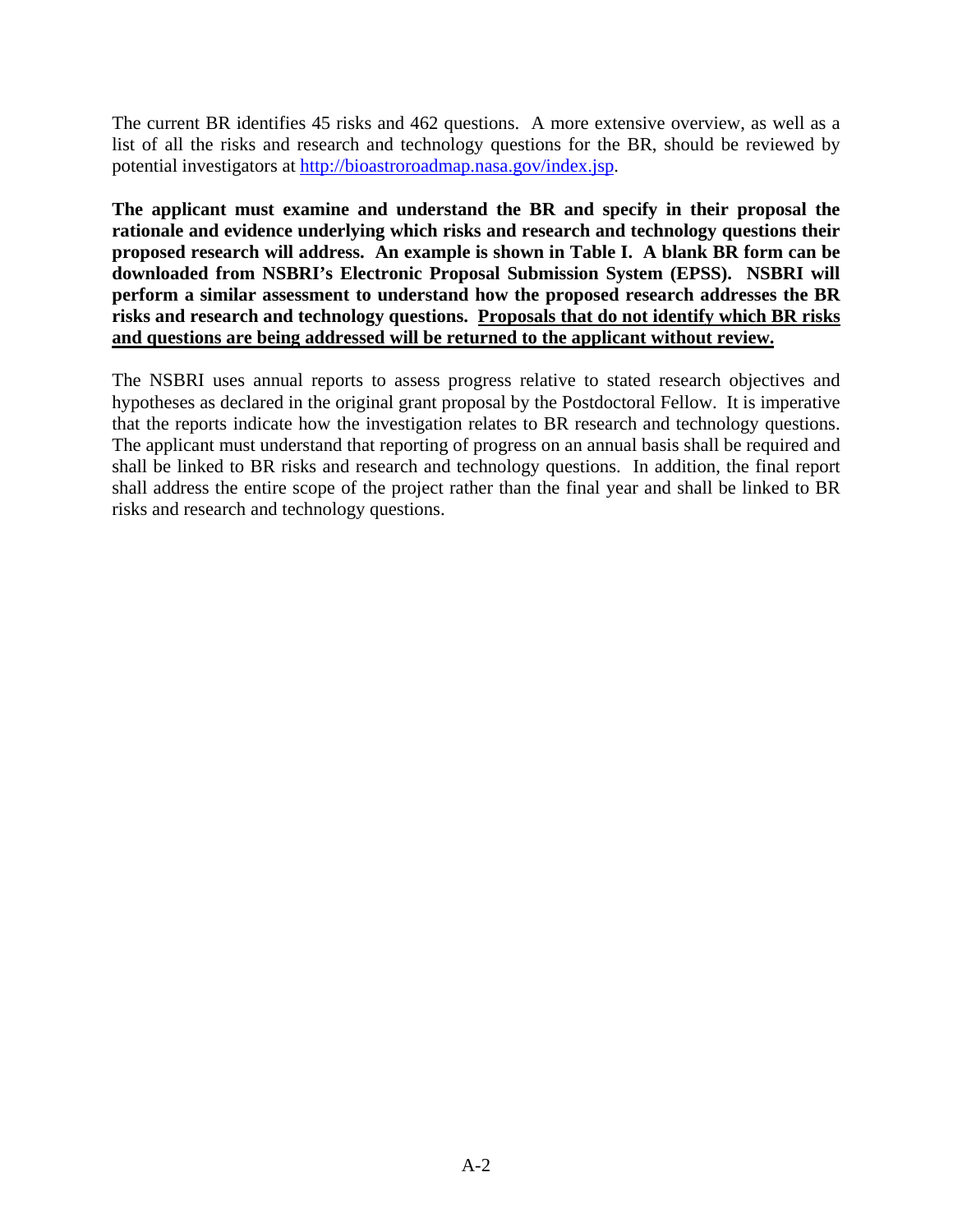## TABLE I

| Hypotheses                                                                                                                                                                                                                                                                                                                                                                                                           | <b>Risk Number</b><br>(from BR)                                 | Research and<br>Technology<br>Question<br>Number<br>(from BR) | <b>Research and Technology</b><br>Ouestion<br>(from BR)                                                                                                                                                                                                             | Specific Aim                                                                                                                                           |
|----------------------------------------------------------------------------------------------------------------------------------------------------------------------------------------------------------------------------------------------------------------------------------------------------------------------------------------------------------------------------------------------------------------------|-----------------------------------------------------------------|---------------------------------------------------------------|---------------------------------------------------------------------------------------------------------------------------------------------------------------------------------------------------------------------------------------------------------------------|--------------------------------------------------------------------------------------------------------------------------------------------------------|
| In the hindlimb unloaded<br>(HLU) rat model, the<br>combined administration<br>of zoledronate with<br>parathyroid hormone<br>affords greater protection<br>against femur fracture,<br>relative to treatment with<br>either agent alone; all<br>agents whether<br>administered alone or in<br>combination will<br>enhance bone quality and<br>reduce fracture risk, as<br>compared to non-treated<br>control animals. | Risk #1<br>Accelerated<br>Bone Loss and<br><b>Fracture Risk</b> | 1 <sub>d</sub>                                                | What biophysical modalities,<br>nutritional modifications, and<br>pharmacological agents (alone or<br>in combination) will most<br>effectively minimize the<br>decrease in bone mass due to<br>extended hypogravity exposure?<br>[ISS 1, Lunar 5, Mars 1]           | #1: Measure bone<br>mass and mineral<br>density in HLU rats<br>treated with<br>zoledronate in the<br>absence or presence<br>of parathyroid<br>hormone. |
| Additional hypotheses as<br>required.                                                                                                                                                                                                                                                                                                                                                                                | Risk #1<br>Accelerated<br>Bone Loss and<br><b>Fracture Risk</b> | 1 <sub>b</sub>                                                | Will a period of rapid bone loss<br>in hypogravity be followed by a<br>slower rate of loss approaching a<br>basal bone mineral density<br>(BMD)? What are the estimated<br>site-specific fracture risks as one<br>approaches basal BMD? [ISS 2,<br>Lunar 5, Mars 1] | #2 Evaluate<br>mechanical strength<br>of femur in HLU rats<br>treated with<br>zoledronate in the<br>absence or presence<br>of parathyroid<br>hormone.  |

# **III. Countermeasure Readiness Level (CRL)/Technology Readiness Level (TRL)**

#### **Countermeasure Readiness Level (CRL)**

The CRL scale allows NASA and the NSBRI to define, assess, and quantify the level of "countermeasure readiness." The use of this scale allows NSBRI Management to determine and describe how each funded research project fits into the countermeasure development "flow" and to monitor progress in countermeasure development. This section describes this scale and how it is used. **Each applicant must examine and understand the CRL scale and specify in the application the CRL that will result from the funding and conduct of their proposed research.**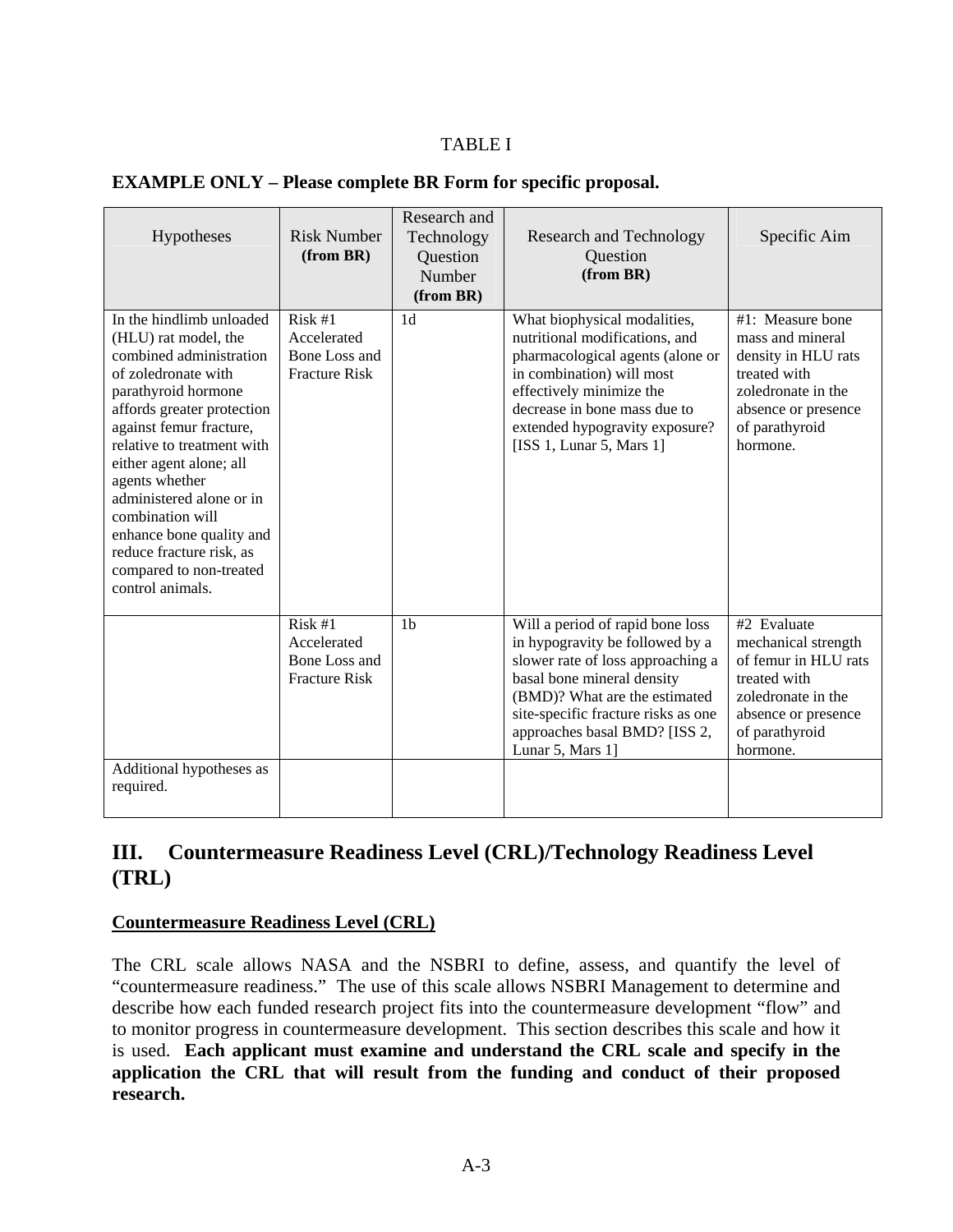Figure 1 illustrates the CRL scale, which describes the level of scientific maturity of HSRT research from the fundamental studies that suggest potential countermeasures to studies that allow the systematic evaluation and validation of countermeasures ready for operational implementation.

#### **Figure 1. Countermeasure Readiness Level Scale**



Countermeasure development usually progresses through systematic research. Research flows through various levels of countermeasure readiness. Figure 2 represents this general progression. The boundaries between the types of activities are approximate. A potential countermeasure ready for validation in flight is one that has a thorough, successful history of ground-based, clinical, and/or flight analog testing.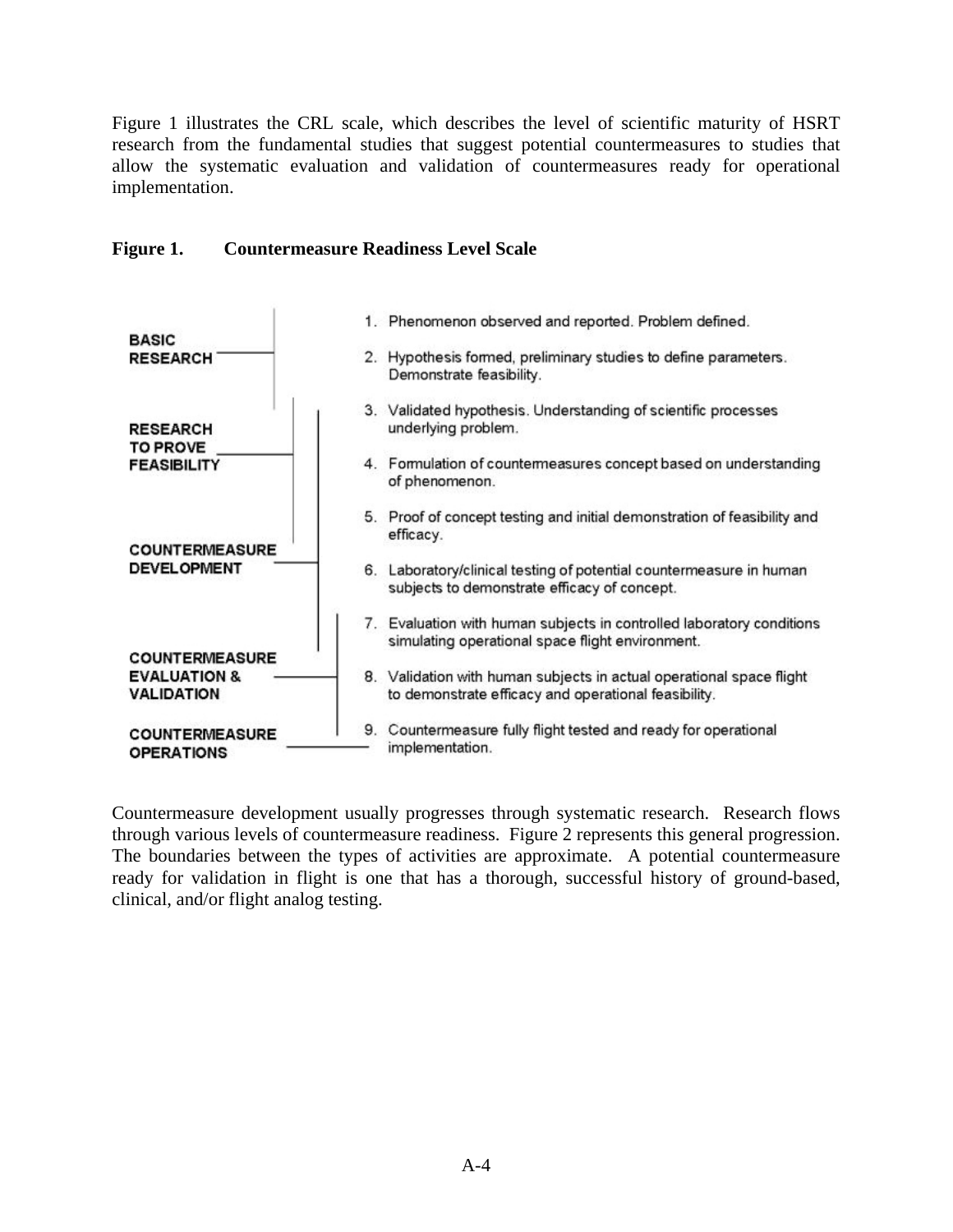

Figure 2. Countermeasure Development Process

#### **Technology Readiness Level (TRL)**

Technology Readiness Level (TRL) is a systematic metric/measurement system that supports assessments of the maturity of a particular technology and the consistent comparison of maturity between different types of technology. (See Figures 3 and 4.)

The TRL system was adopted by NASA's space program for project tracking and management and was incorporated in NASA's 1991 Integrated Technology Plan. The TRL system was originally designed for traditional engineering programs with specific requirements and products.

#### **There are nine TRLs, which can be grouped into five general categories:**

- Basic research in new technologies and concepts.
- Focused technology development addressing specific technologies for one or more potential identified applications.
- Technology development and demonstration for each specific application before the beginning of full system deployment.
- System development (through first unit fabrication).
- System 'launch' and operations.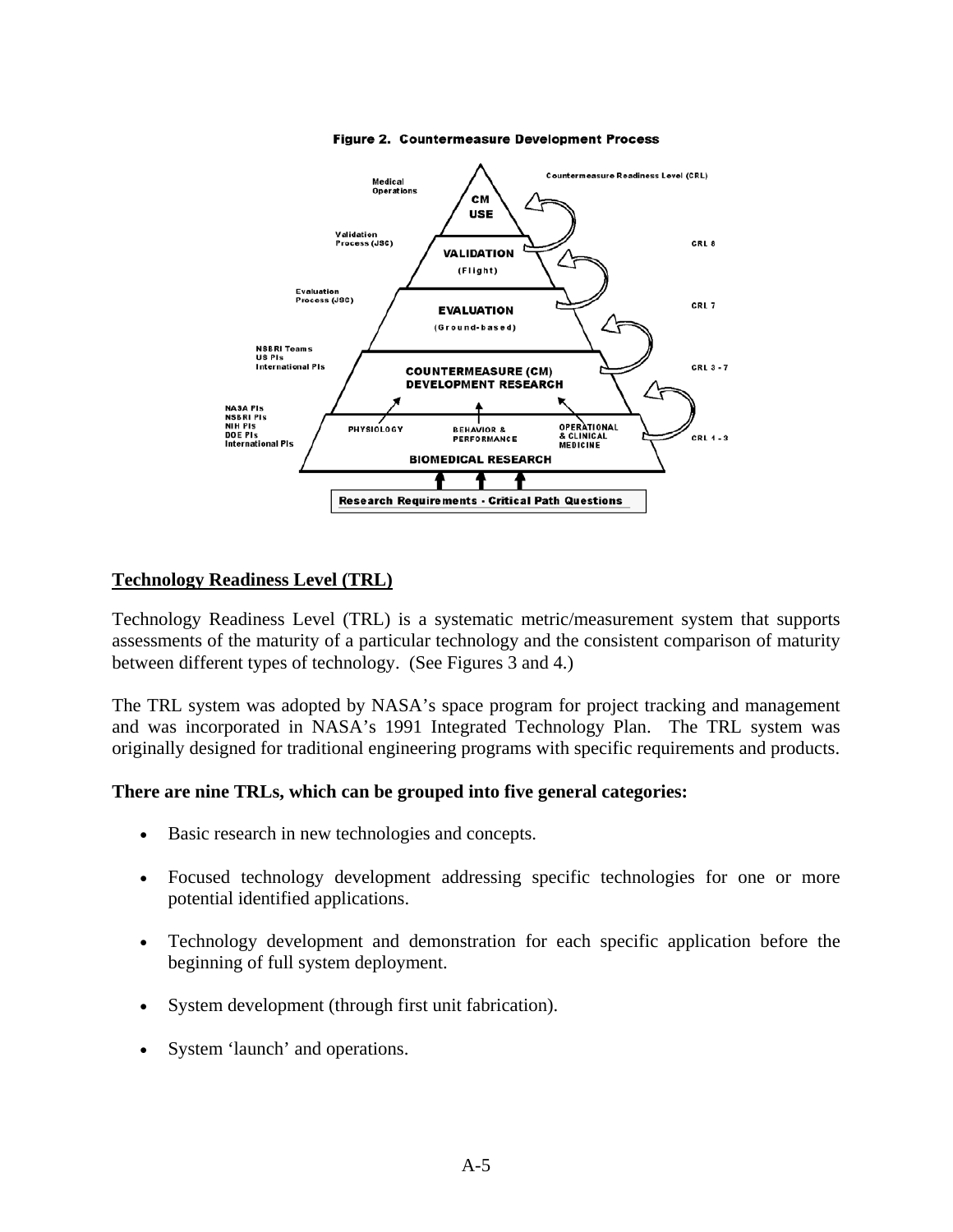The TRL system is a means to assess the level of maturity of a particular technology and provide a consistent standard of comparison between technologies. In short, a TRL is a technology milestone.

## **Figure 3. Technology Readiness Level Scale**

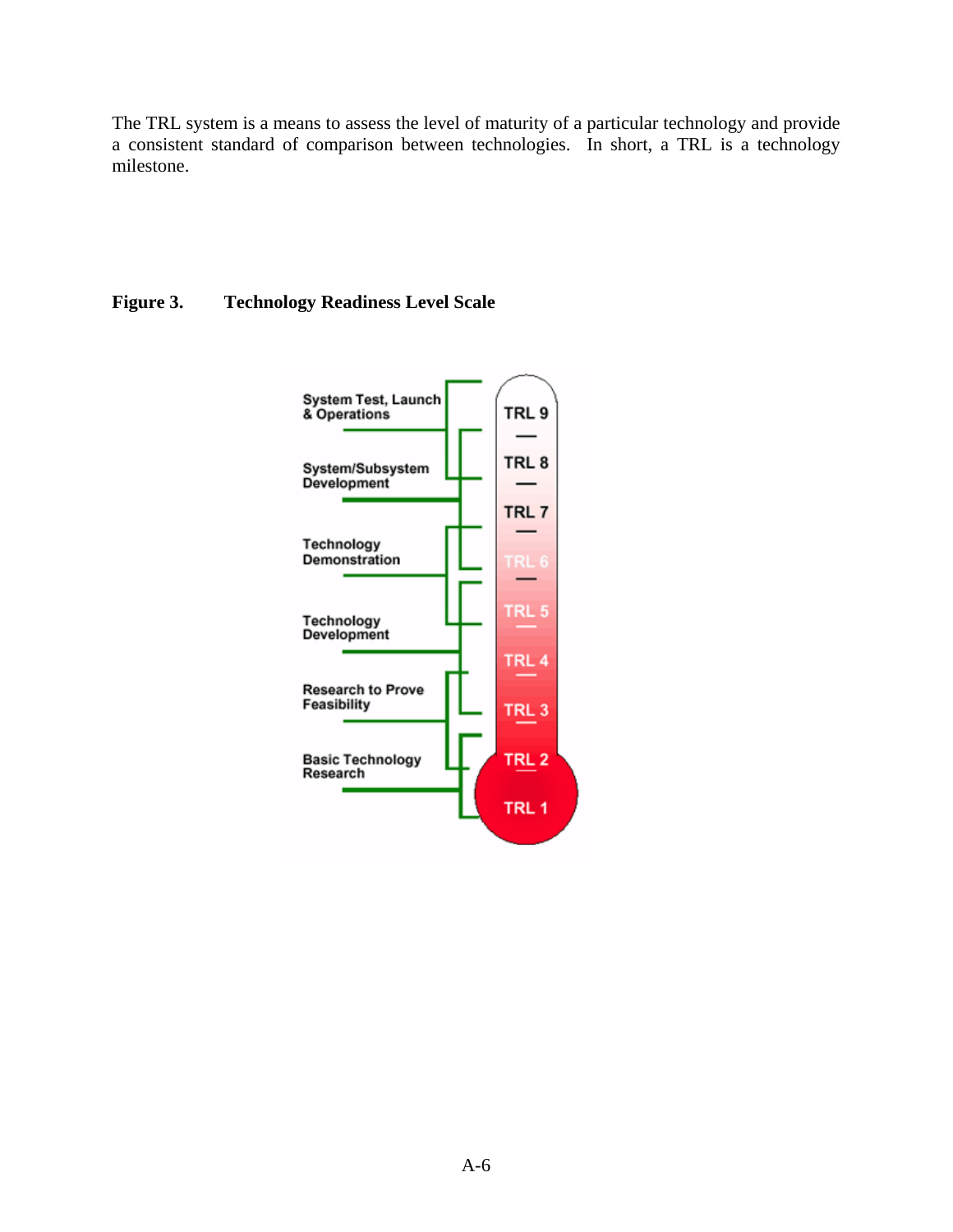Figure 4. Technology Readiness Levels (TRL)

| <u>Level</u>     | <b>Definition</b>                                                         |  |  |  |
|------------------|---------------------------------------------------------------------------|--|--|--|
| TRL1             | Basic principles observed                                                 |  |  |  |
| TRL <sub>2</sub> | Technology concept and/or application formulated                          |  |  |  |
| TRL3             | Analytical and experimental critical function/proof-of-concept            |  |  |  |
| TRL4             | Component and/or breadboard validation in lab                             |  |  |  |
| TRL5             | Component and/or breadboard in relevant environment                       |  |  |  |
| TRL6             | System/subsystem model or prototype demonstration in relevant environment |  |  |  |
| TRL7             | Subsystem prototype in a space environment                                |  |  |  |
| TRL8             | System completed and flight qualified through demonstration               |  |  |  |
| TRL9             | System flight proven through mission operations                           |  |  |  |

# **IV. Biomedical Data**

Biomedical data are being collected in both the Longitudinal Study of Astronaut Health (LSAH) and the Life Sciences Data Archive (LSDA). These databases can be made available for research activities subject to scientific merit review, ethical issues related to the protection of subjects, and privacy issues. Identifiable human medical and research data are only available with the consent of the astronaut and/or research subject.

The LSAH is an electronic database of medical information collected over the active career and post-career life of the astronauts. Data are also available on a comparison group matched to the astronauts by age, sex, and initial body mass index. The data recorded include annual and flightrelated medical evaluations, medical debriefs following space flights for astronauts, and routine annual medical evaluations for the comparison group.

# **V. Program Reporting**

It is expected that results from funded research will be published in peer-reviewed journals as the work is completed. **Published papers must acknowledge NSBRI support.** In addition, investigators whose proposals are selected must also provide annual reports on progress in achieving the goals of the research project.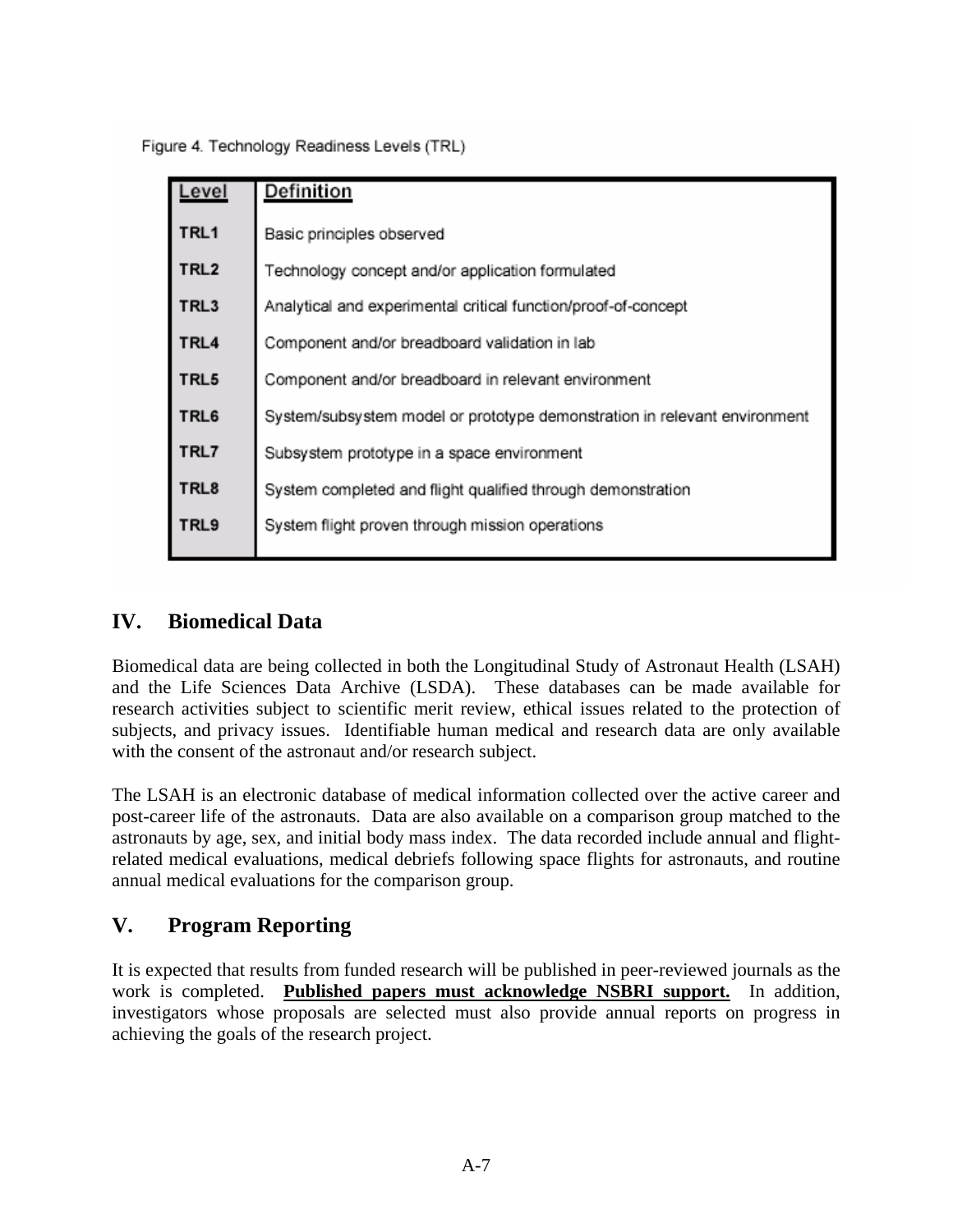## **Annual Report**

An Annual Report is due to the NSBRI 30 days before the end of the first year of funding to communicate the status of the completed research as well as peer-reviewed publications to date. A format outlining the report requirements will be provided. Submission of the first year annual report is required before the funding for the second year will be issued.

#### **Final Report**

A final report is required that shall include a summary of completed research and a record of all scientific communications, peer-reviewed publications, and intellectual property disclosures resulting from the NSBRI-supported work. This report must be submitted to the NSBRI within 60 days after the end of the Fellowship.

Annual and final reports shall emphasize the relevance of research results to the BR risks and questions as defined in Table 1 in the original proposal. It should be noted that the final report shall incorporate the results and relevance to Table 1 for the entire duration of the research project.

## **Follow-up**

To assess the impact of Postdoctoral Fellowships on the career advancement of young scientists and to provide an active network of investigators in space biomedical research and development, the NSBRI will request brief, periodic updates on the status of NSBRI Fellows throughout their careers.

## **VI. Bibliography**

1. **National Space Biomedical Research Institute Website.** <http://www.nsbri.org/> Contains information on the Institute's science, technology and education programs and detailed project summaries for all current and completed projects.

## 2. **NSBRI Team Strategic Plans.**

Bone Loss**:** <http://www.nsbri.org/Research/Bone.html> Cardiovascular Alterations: <http://www.nsbri.org/Research/Cardio.html> Human Performance Factors: <http://www.nsbri.org/Research/Sleep.html> Immunology, Infection and Hematology: <http://www.nsbri.org/Research/Immune.html> Muscle Alterations and Atrophy: <http://www.nsbri.org/Research/Muscle.html> Neurobehavioral and Psychosocial Factors: <http://www.nsbri.org/Research/Psycho.html> Nutrition, Fitness and Rehabilitation: <http://www.nsbri.org/Research/Nutrition.html> Sensorimotor Adaptation: <http://www.nsbri.org/Research/Neuro.html> Smart Medical Systems: [http://www.nsbri.org/Research/Med\\_Sys.html](http://www.nsbri.org/Research/Med_Sys.html) Technology Development: <http://www.nsbri.org/Research/Tech.html>

- 3. **Space Life Sciences Directorate Website.** <http://slsd.jsc.nasa.gov/>
- 4. **Exploration Systems Mission Directorate Interim Strategy.** Document available at: [http://www.exploration.nasa.gov/documents/explor\\_strategy\\_hi.pdf](http://www.exploration.nasa.gov/documents/explor_strategy_hi.pdf)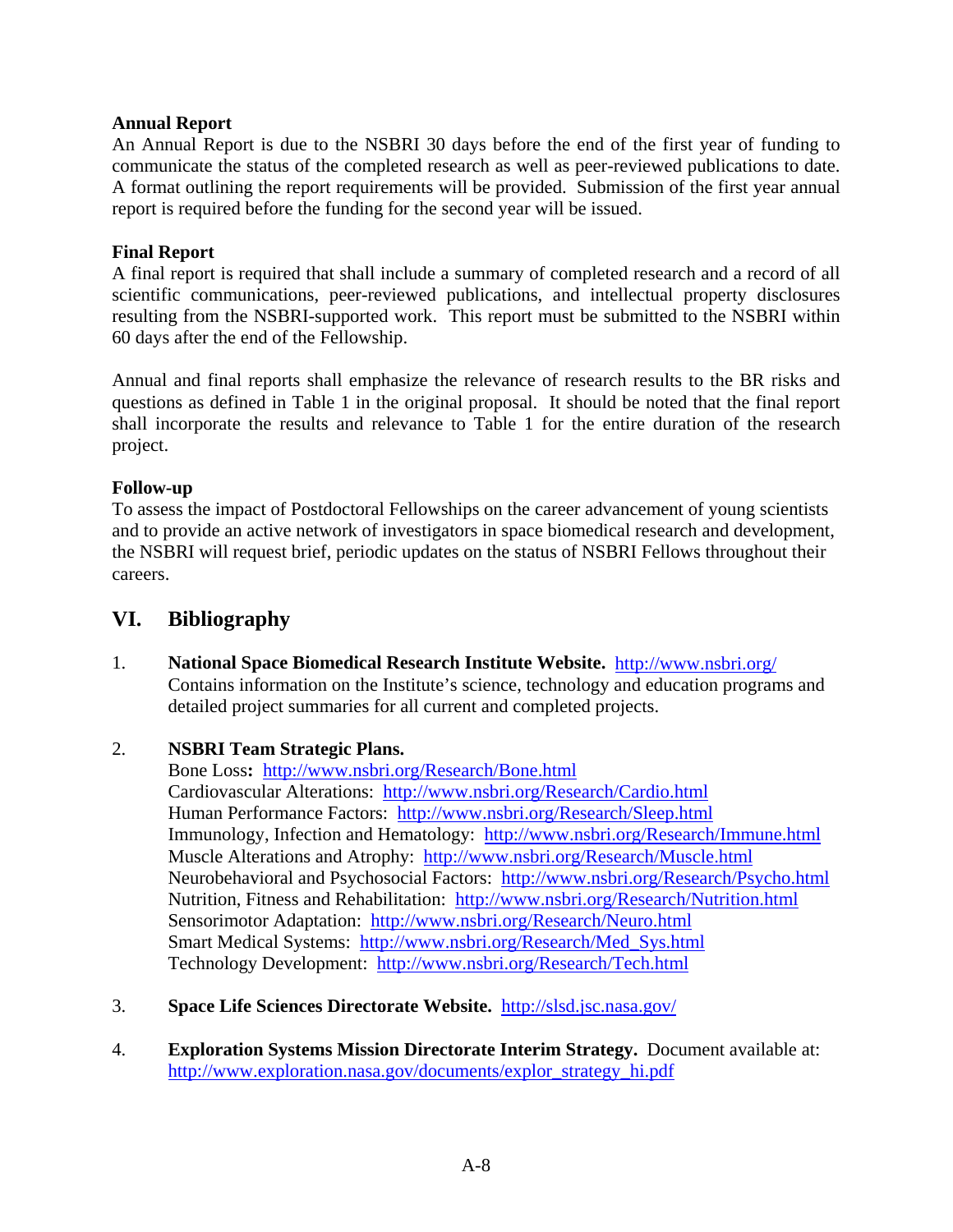- 5. **NASA Vision for Space Exploration.** Document available at: [http://www.nasa.gov/pdf/55584main\\_vision\\_space\\_exploration-hi-res.pdf](http://www.nasa.gov/pdf/55584main_vision_space_exploration-hi-res.pdf)
- 6. **NASA Task Book (Program Tasks and Bibliography).** The Living Task Book and Task Book Archives for FY1995-2003 are available at: [http://peer1.nasaprs.com/peer\\_review/index.cfm](http://peer1.nasaprs.com/peer_review/index.cfm)
- 7. **Space Life Sciences Ground Facilities Information Package.** Document available at: [http://research.hq.nasa.gov/code\\_u/nra/current/NRA-03-OBPR-04/GFIP-03-OBPR.pdf](http://research.hq.nasa.gov/code_u/nra/current/NRA-03-OBPR-04/GFIP-03-OBPR.pdf)
- 8. **Space Life Sciences Data Archive (LSDA).** An online database containing descriptions and results of completed NASA-sponsored flight experiments. Descriptions are included of experiments, missions, procedures, hardware, biospecimens collected, personnel, and documents. Biospecimens that are available for research purposes are described in detail. A limited number of experiments contain final reports and spreadsheet data suitable for downloading. Data from human subjects are unavailable online for reasons of privacy. Internet address: [http://lsda.jsc.nasa.gov/lsda\\_home.cfm](http://lsda.jsc.nasa.gov/lsda_home.cfm)
- 9. **Guidance for NASA Medical Board Procedures.** National Aeronautics and Space Administration, Medical Policy Board. Richard Williams, M.D., Chairperson. NASA Headquarters. This document is available at: [http://peer1.nasaprs.com/peer\\_review/prog/mpbhand.pdf](http://peer1.nasaprs.com/peer_review/prog/mpbhand.pdf)
- 10. **A Strategy for Research in Space Biology and Medicine in the New Century.** National Academy of Science. National Research Council Committee on Space Biology and Medicine. Mary J. Osborn, Committee Chairperson. 1998. Washington, DC. National Academy Press. <http://www.nap.edu/books/0309060478/html/index.html>
- 11. **Space Physiology and Medicine, 3rd ed.** A. Nicogossian, C. Huntoon, and S. Pool. (Eds.). 1994. Philadelphia, PA: Lea & Febiger.
- 12. **Task Force on Countermeasures.** This report incorporates the output of the Countermeasures Task Force, the Vestibular Countermeasures Task Group, and the Behavior and Performance Working Group into a unified document. This document is available at: [http://peer1.nasaprs.com/peer\\_review/prog/countermeasures/countermeasures.html](http://peer1.nasaprs.com/peer_review/prog/countermeasures/countermeasures.html)
- 13. **International Workshop on Cardiovascular Research in Space.** *Medicine and*
- *Science in Sports and Exercise*, Volume 28, Number 10 Supplement, 1996.
- 14. **Muscle Research in Space: International Workshop.** *International Journal of Sports Medicine*, Volume 18, Supplement 4, S257-S331, 1997.
- 15. **Space Neuroscience Research.** *Brain Research Reviews*, Volume 28, Numbers 1/2, Special Issue, 1998.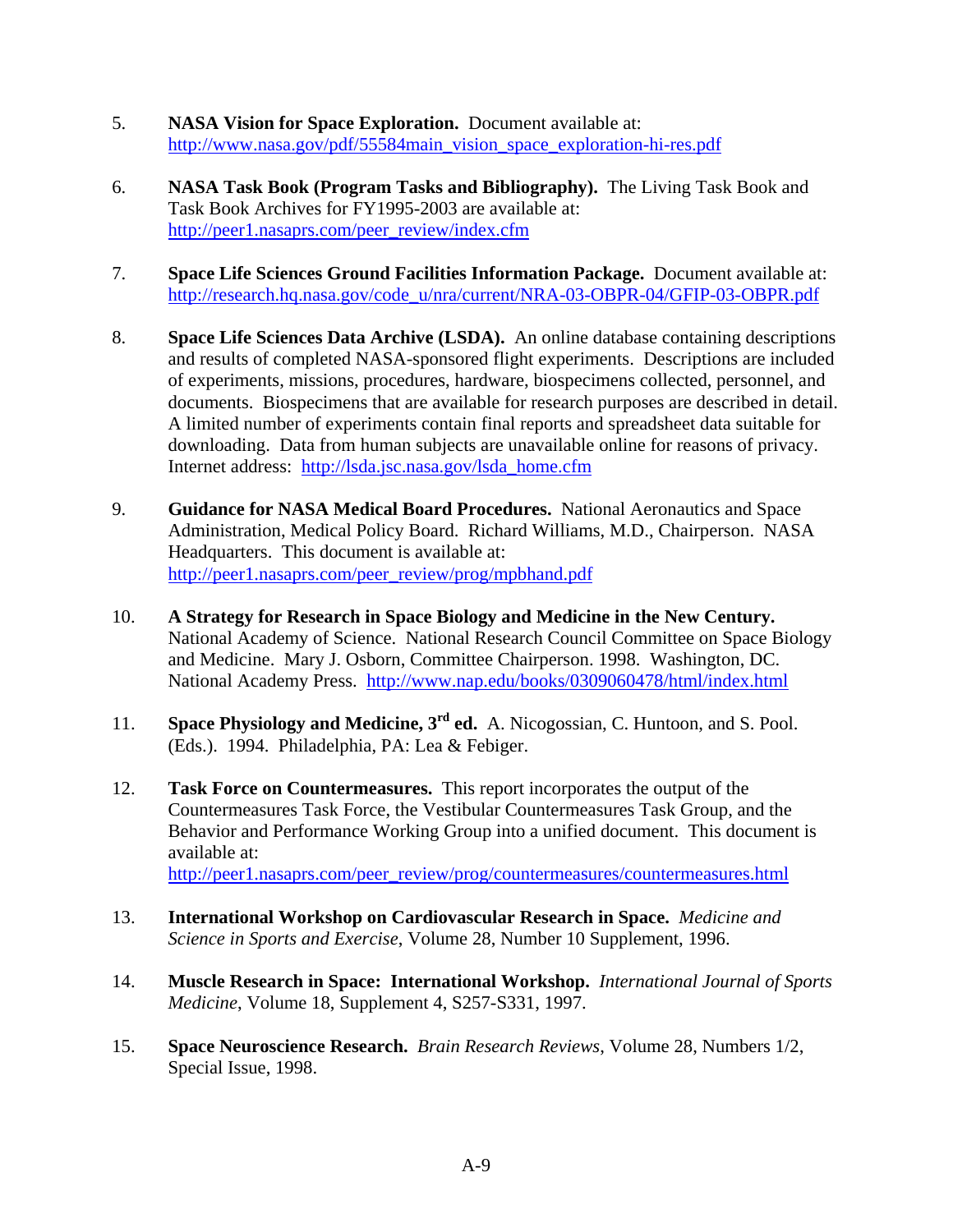- 16. **International Workshop on Bone Research in Space.** *Bone, Official Journal of the International Bone and Mineral Society*, Volume 22, Number 5 (Supplement), 1999.
- 17. **Small Clinical Trials: Issues and Challenges.** Institute of Medicine, National Academy Press, Washington, DC. <http://www.nap.edu/books/0309073332/html/>
- 18. **Sex and Gender: Exploring the Biological Contributions to Human Health.** *NIH Guidelines on the Inclusion of Women and Minorities as Subjects in Clinical Research, 59 Fed. Reg. 14508 (1994).*
- 19. **Grant and Cooperative Agreement Handbook.** Office of Procurement, National Aeronautics and Space Administration, Washington, DC 20546
- 20. **Safe Passage, Astronaut Care for Exploration.** Institute of Medicine, National Academy Press, 2101 Constitution Avenue NW, Washington, DC 20418 (2001).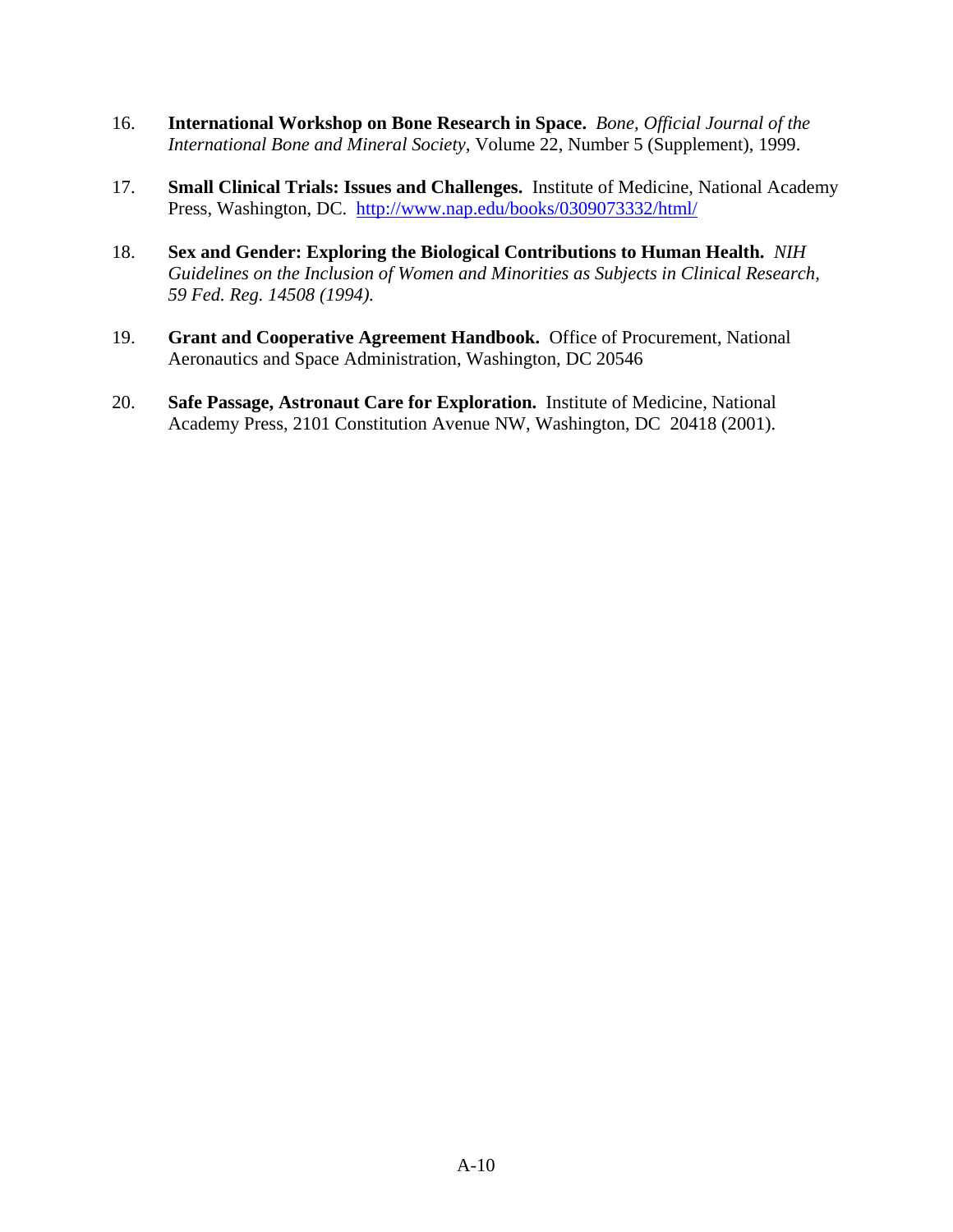# **NSBRI Request for Proposals Soliciting Postdoctoral Fellowship Applications**

# **Research Projects for Postdoctoral Fellowships as a Part of a Research Team of the National Space Biomedical Research Institute**

**NOTE 1: The program is open to U.S. citizens, permanent residents, or persons with pre-existing visas obtained through their sponsoring institutions that permit postdoctoral training for the project's duration. To be eligible for this program, applicants may not have more than three years of previous postdoctoral training.** 

**NOTE 2: The overall focus for NSBRI proposals should be the definition and feasibility of specific practical countermeasures (CRL 3-7).** 

# **I. Introduction**

The NSBRI is a nonprofit organization competitively selected by NASA. The mission of the Institute is to use an integrated research team approach to advance biomedical research with the goal of ensuring safe and productive long-term human exploration of space. The NSBRI invites ground-based research applications to join an existing team in one of the following research areas:

- 1. *Bone Loss* Addressing bone loss and weakening during space flight, and the inherent fracture risks.
- 2. *Cardiovascular Alterations* Addressing the inflight occurrence of cardiac dysrhythmias and postflight impairment of the cardiovascular response to orthostatic and exercise stress.
- 3. *Human Performance Factors, Sleep and Chronobiology* Investigating maintenance of high cognitive performance and vigilance despite environmental stress and sleep disturbances.
- 4. *Immunology, Infection and Hematology* Addressing immune system impairment and altered susceptibility to infection, increased allergic responsiveness, decreased blood volume and postflight anemia.
- 5. *Muscle Alterations and Atrophy* Focusing on the loss of skeletal muscle mass, strength and endurance that accompanies space flight.
- 6. *Neurobehavioral and Psychosocial Factors* Investigating methods and tools that can be utilized to enable crews to cope with stress, isolation and compatibility.
- 7. *Nutrition, Physical Fitness and Rehabilitation*  Developing methods to maintain health and fitness before, during and after space flights.
- 8. *Sensorimotor Adaptation* Addressing the problems of space motion sickness and disorientation during flight and the postflight problems of balance and gaze disorders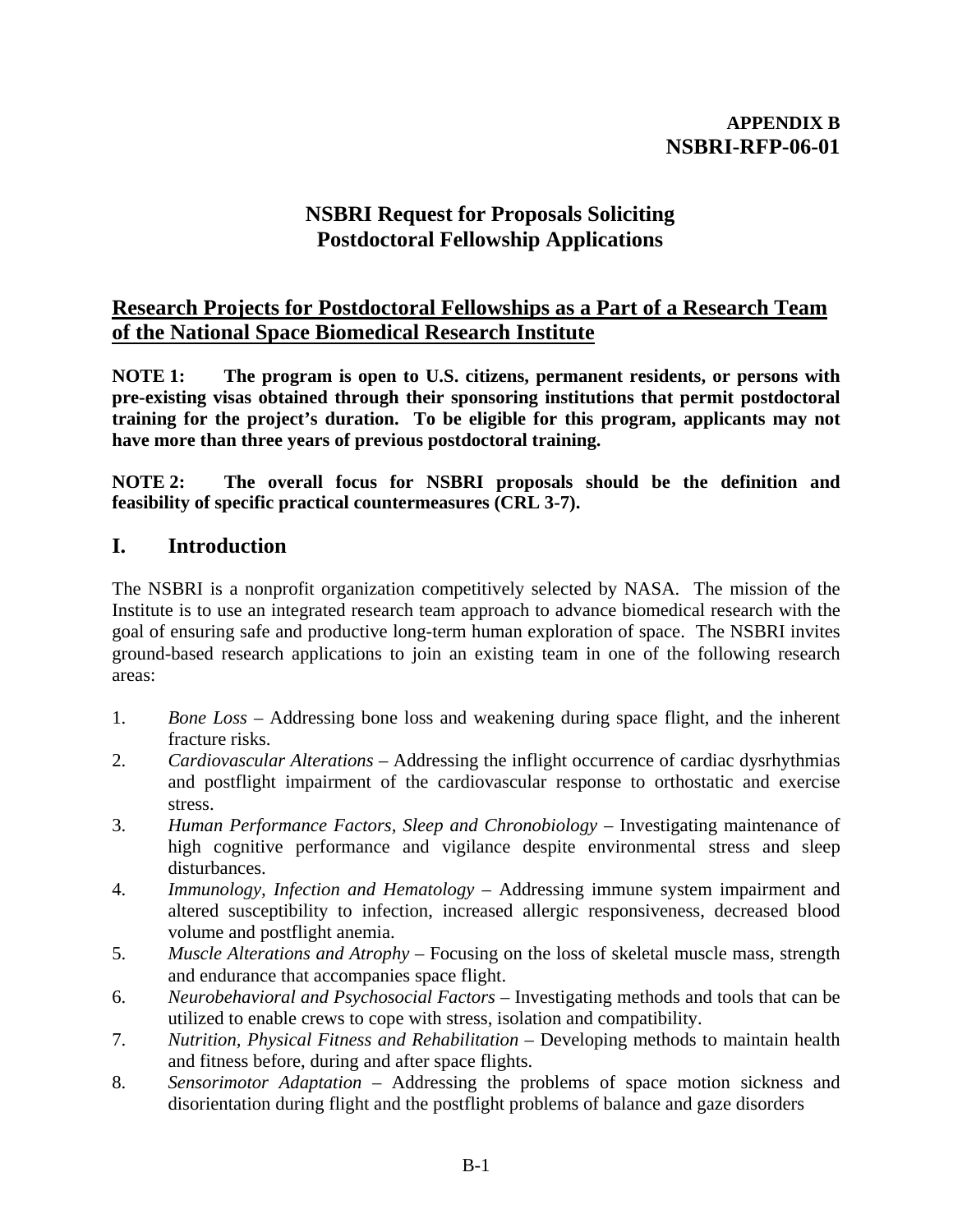- 9. *Smart Medical Systems*  Developing new methods of non-invasive medical monitoring, diagnosis and therapy for use on space missions.
- 10. *Technology Development* Developing instrumentation and other technological products that will enhance the research of the other teams and benefit people on Earth.

Each of the research teams consists of a set of coordinated and complementary projects focused on a common theme. In addition, applications which address space radiation are encouraged, as a cross-cutting discipline relevant to human research in the areas described above. Team management and coordination is the responsibility of the **Team Leader**. A Team Leader, assisted by an Associate Team Leader, heads each research team. Team Leaders play a pivotal role in guiding the Institute's research program and in the ultimate success of the Institute. Their expertise and "hands-on" approach to research management add value across projects and across teams. The Team Leader is guided by the Bioastronautics Roadmap (BR), which is the cornerstone for developing the team's integrated strategic research plan, the key to accomplishing the Institute's mission.

Research proposals will be accepted from all categories of organizations, public and private, and for profit and nonprofit, such as universities, colleges, hospitals, laboratories, units of state and local governments, and eligible agencies of the Federal Government. The mechanism of support shall be an NSBRI sub-agreement with funds provided by NASA through a cooperative agreement (Cooperative Agreement NCC 9-58) with NASA's Lyndon B. Johnson Space Center. Progress of the funded research is reviewed annually.

# **II. Background**

The NSBRI is responsible for the development of countermeasures and risk-mitigation strategies to alleviate the deleterious effects of long-duration space flight and the support of applied space biomedical research directed toward this specific goal. Its mission is to lead a national effort in integrated, critical path space biomedical research that supports NASA's Vision for Space Exploration by focusing on the enabling of long-term human presence in, development of, and exploration of space. This is accomplished by:

- designing and testing effective countermeasures to address the biological and environmental impediments to long-term human space flight;
- defining the molecular, cellular, organ-level, and integrated responses and mechanistic relationships that ultimately determine these impediments, where such activity is essential for the development of novel countermeasures;
- establishing biomedical support technologies to maximize human performance in space, reducing biomedical hazards to an acceptable level, and delivering quality medical care;
- transferring and disseminating the biomedical advances in knowledge and technology to the general benefit of mankind; and
- ensuring open involvement of a diverse scientific community, industry, and the public at large in the Institute's activities and fostering a robust partnership with NASA, particularly through NASA's Lyndon B. Johnson Space Center.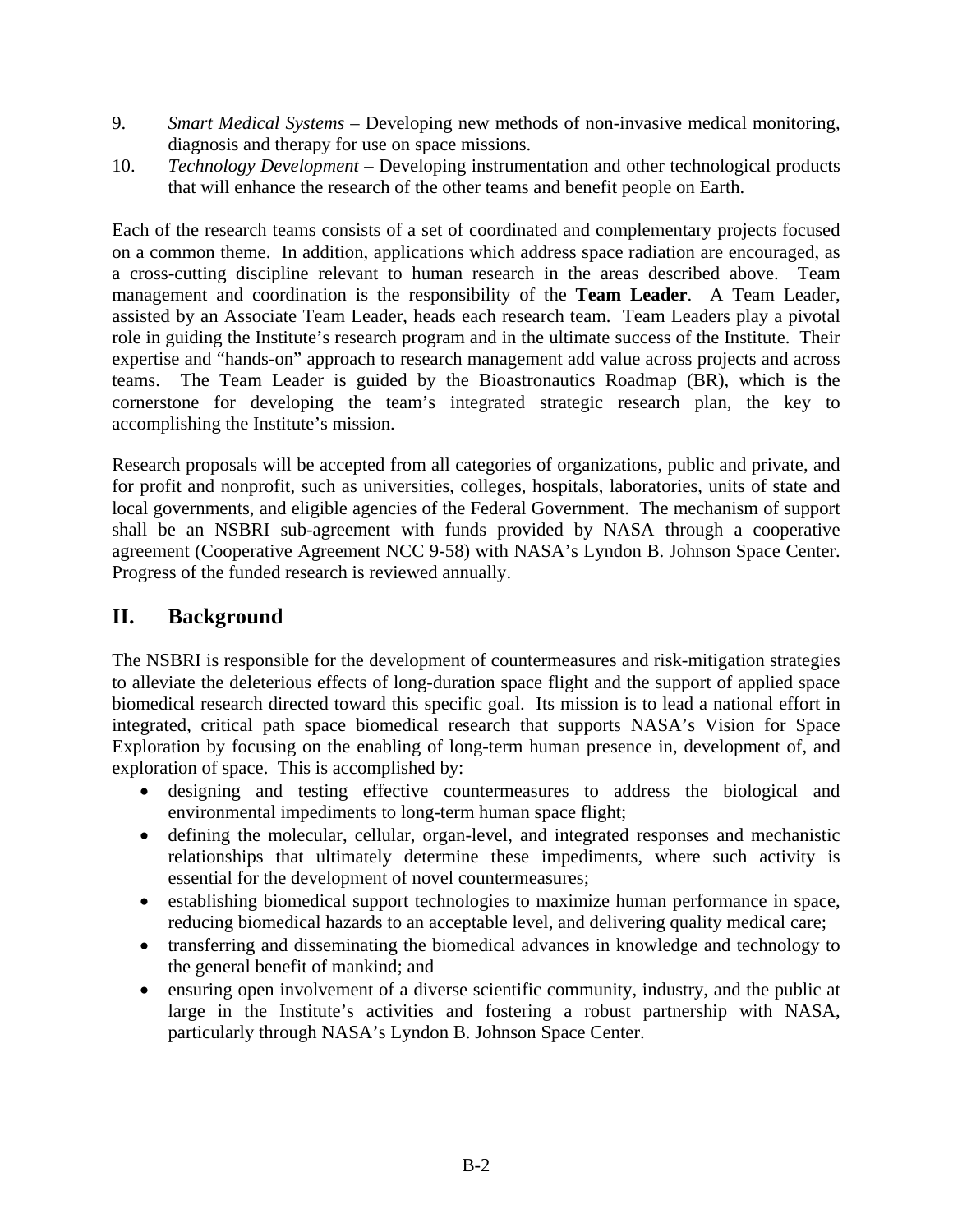## **Institute Infrastructure**

The NSBRI is governed by a consortium of twelve institutions: Baylor College of Medicine; Brookhaven National Laboratory; Harvard Medical School; The Johns Hopkins University School of Medicine and Applied Physics Laboratory; Massachusetts Institute of Technology; Morehouse School of Medicine; Mount Sinai School of Medicine; Rice University; Texas A&M University; the University of Arkansas for Medical Sciences; the University of Pennsylvania Health System; and the University of Washington. The Institute's Headquarters are located in Houston, at Baylor College of Medicine.

**This is an open solicitation. Consortium membership is not a requirement for Postdoctoral Fellowship Program participation.** An independent Board of Scientific Counselors (BSC) is responsible for assuring excellence in the Institute's research program through independent external peer review. An External Advisory Council (EAC) is responsible for advising Institute Management and the Board of Directors (comprised of, but not limited to, representatives from the senior management of each of the 12 NSBRI Consortium member institutions) concerning program strategy, tactical implementation, and effectiveness. The NSBRI also has a User Panel of former and current astronauts and flight surgeons responsible for assuring that the research program is focused squarely on astronaut health and safety. An Industry Forum of representatives from the space and biomedically-related industries advises and assists the NSBRI concerning Earth- and space-based applications for Institute research. In addition to its research program, the NSBRI has developed a vital education and outreach program that takes advantage of the Institute's core research activities. The Institute coordinates its research activities with NASA through a joint NASA/NSBRI Steering Committee and other NASA/NSBRI strategic and tactical working groups.

# **III. Specific Research Focus and Opportunity**

## **General Information**

To carry out the NSBRI's primary mission of identifying, designing and developing effective countermeasures to address the biological and environmental impediments to human space flight, the NSBRI focuses its research program on the primary needs of long-duration missions (e.g., several months on the International Space Station and exploration class missions to the moon and Mars). These missions pose the greatest challenge to present and future space travelers, and meeting these challenges with appropriate countermeasures lies at the core of the NSBRI's responsibility.

Potential physiological changes that may occur during prolonged space flight include, among others, significant loss of muscle and bone mass, decreased dietary intake of nutrients, metabolic and endocrine alterations, important changes in cardiovascular function, and deleterious effects on sensorimotor performance. By addressing long-term missions, increased crew safety, health, and performance will be realized for shorter-duration space flights.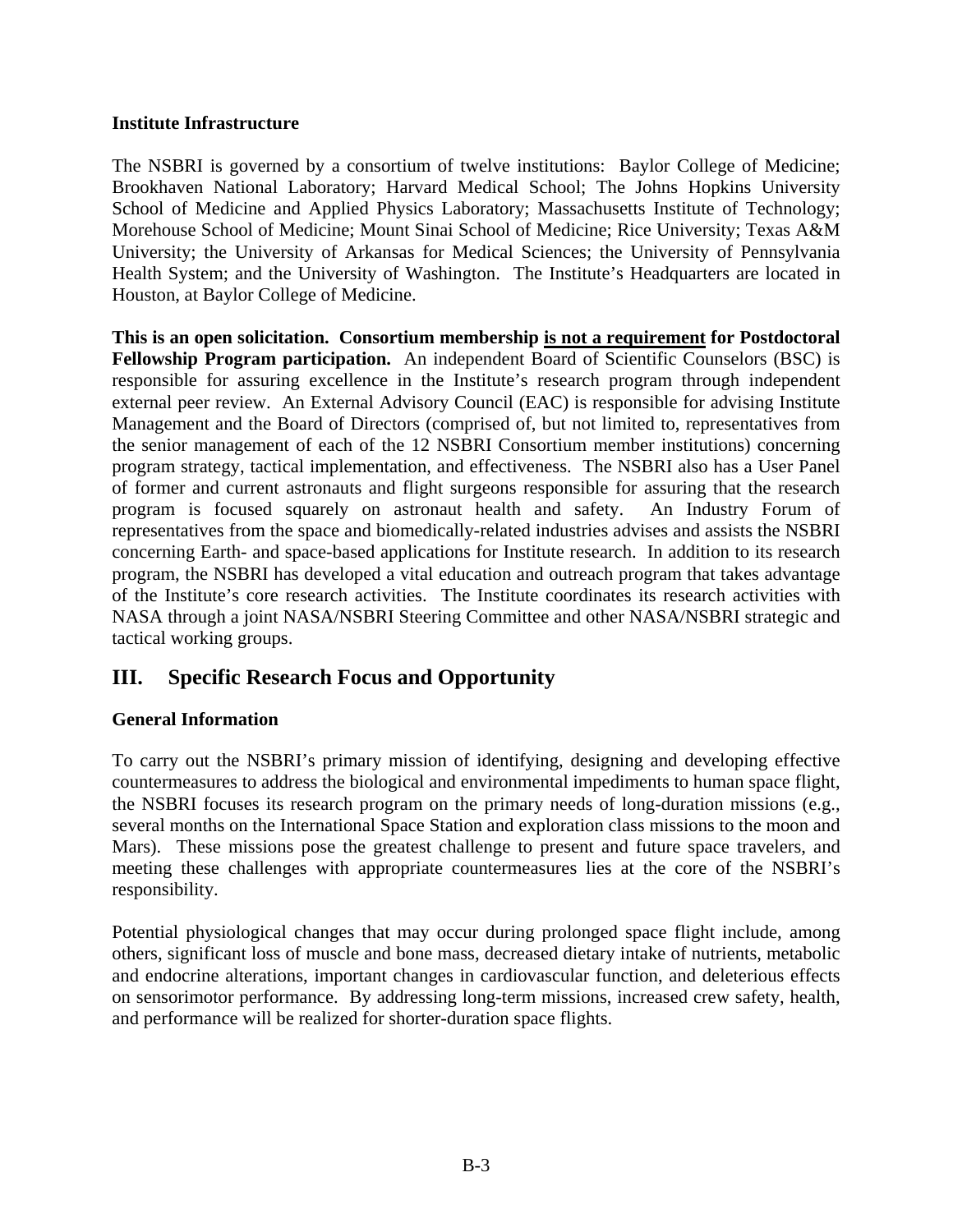NSBRI research is conducted in partnership with NASA using an **integrated team approach**. The teams focus on high-priority biomedical research problems and investigators work together, within and between teams, to address complex risks that often require interdisciplinary expertise and resources. The value added in the integrated team approach leads to more effective outcome-driven research than what is obtainable by a single project alone.

The NSBRI has an essential enabling role for NASA: providing capabilities for countermeasures development research. The Institute engages scientists, engineers, and clinicians and utilizes the resources of institutions to form a biomedical research community. Countermeasures research conducted by the NSBRI integrates a biomedical research community with the engineering and operational expertise of NASA to effectively manage health risks for long-duration human space flight.

**The NSBRI's research program contains studies that, for the most part, range from CRL 3 through 7.** Each applicant must examine and understand the CRL scale and specify in the proposal the CRL that will result from the funding and conduct of the proposed research. For further information, refer to Appendix A.

# **NSBRI Team-Specific Research Focus and Opportunity**

Applications submitted to the NSBRI in response to this NSBRI-RFP must address one of the research areas discussed below. Proposals that impact more than one area should be directed to only one primary research area. Studies that use integrated methods are particularly encouraged.

It is recommended that investigators carefully review the Team Strategic Plan of the team(s) relevant to a proposal. These plans are referenced in the following subsections, which are meant to guide the investigator to the key problems and issues that are central to each research area. In all cases, proposals must represent questions and be relevant to priorities enumerated in the BR at <http://bioastroroadmap.nasa.gov/index.jsp>.

**Proposals in radiation, modeling, space medicine and technology that are relevant to countermeasure development within the scope of the NSBRI mission are invited but must address one of the research areas discussed below.** The NSBRI seeks innovative projects of two years in duration and of varying scope that will produce clear deliverables. Applicants are encouraged to define clear milestones and to collaborate with NASA scientists, engineers, flight surgeons, and astronauts, as appropriate, to maximize the likelihood of success and impact of their proposed research.

## **1. NSBRI Bone Loss Team**

The Bone Loss Team studies the mechanisms involved in bone loss related to microgravity, the development of countermeasures to prevent bone loss, and methods for evaluating the rate of loss and the impact on fracture risk. Team information and the Team Strategic Plan for countermeasures research and development, including research goals and priorities, are located at <http://www.nsbri.org/Research/Bone.html>.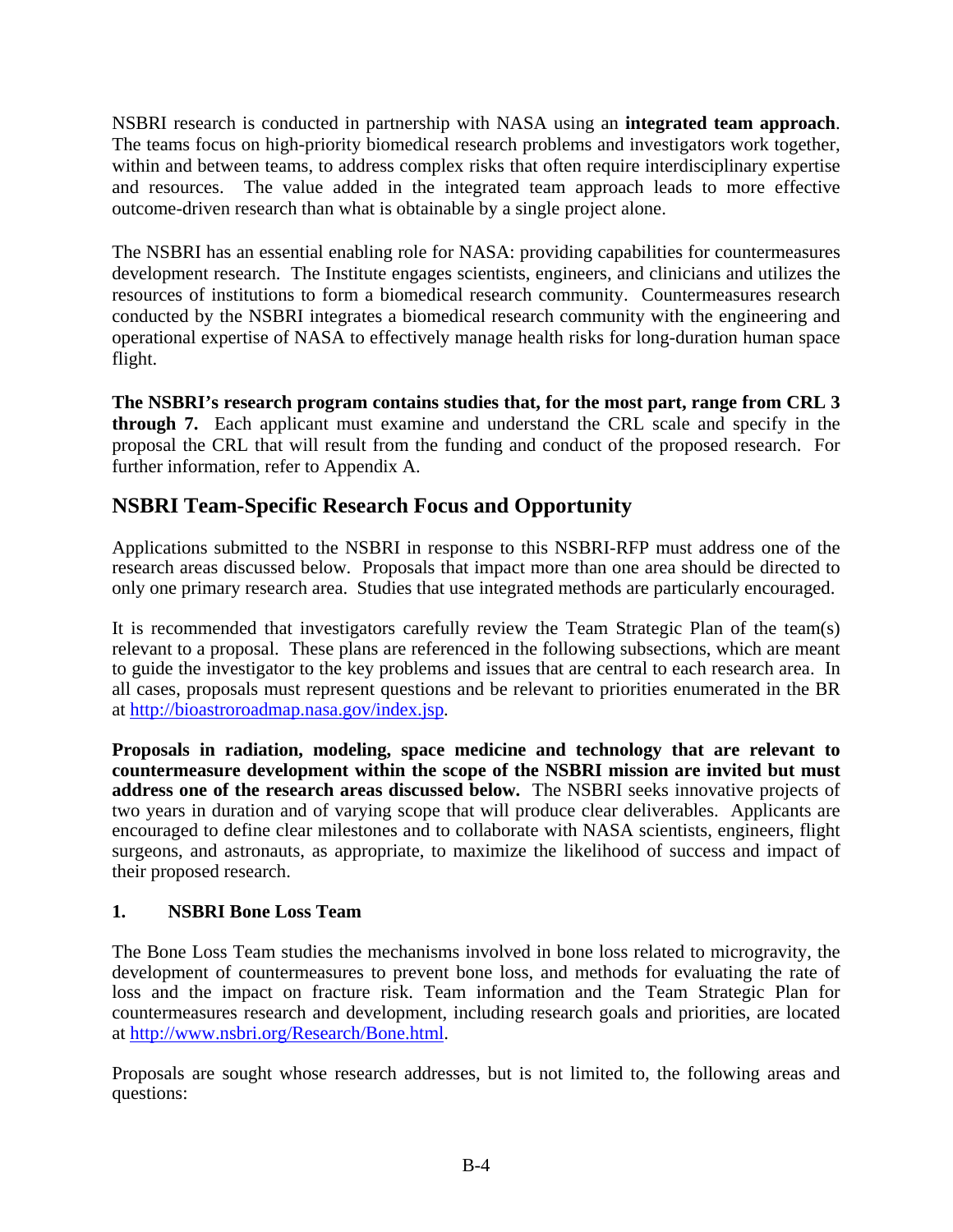- What pharmacological, nutritional, or mechanical treatments, or combinations thereof, effectively diminish the loss of bone mass in weightless or non-weight bearing conditions that simulate microgravity? Investigation of this question may require chronic bed rest studies.
- Which factors (genetic, baseline values, fitness, etc.) determine the wide variation in inter-individual rates and site-specific patterns of bone loss?
- Which radiological or imaging methods best permit geometric or structural analysis of patterns and rates of bone loss in humans subjected to microgravity?
- Is there a means of accelerating the recovery of bone following exposure to weightlessness? Does the delayed return of bone mass to preflight levels increase injury risk during rehabilitation? If so, how can bone recovery be accelerated?
- What is the nature and incidence rate of soft connective tissue injury and related symptoms during and after prolonged space flight?
- Can one quantify the incidence or extent of injury to intervertebral discs during weightlessness or upon return to normal gravity?
- Which procedures will protect against soft tissue injury in flight and hasten repair of damaged soft tissues?
- Can alterations in the timing and consolidation of fracture callus that forms during disuse/ microgravity be normalized, and with what pharmacological or mechanical interventions?
- What modalities are practical for space flight applications that might accelerate fracture healing?
- Can fracture risk be accurately predicted from novel modeling techniques developed from available bone loss data collected on astronauts/cosmonauts?
- The development of novel nutritional and pharmacological countermeasures to reduce renal stone formation.

## **2. NSBRI Cardiovascular Alterations Team**

The Cardiovascular Alterations Team is focused on understanding the mechanisms of, and identifying effective solutions to, conditions wherein astronauts may experience heart rhythm disturbances, cardiac atrophy, and a drop in blood pressure, causing faintness, reduced exercise capacity, and decreased function following landing. Team information and the Team Strategic Plan for countermeasures research and development, including research goals and priorities, are located at<http://www.nsbri.org/Research/Cardio.html>.

- Countermeasures to reduce impaired cardiovascular responses to orthostatic stress.
- Occurrence of serious cardiac dysrhythmias and methods to predict and prevent such events.
- Cardiac atrophy and remodeling.
- Techniques to address the manifestation of previously asymptomatic cardiovascular disease that may present during space missions.
- Impaired cardiovascular response to exercise stress.
- Development of new cardiovascular technologies for space flight and Earth-based applications.
- Individual susceptibility to the adverse effects of space flight on the cardiovascular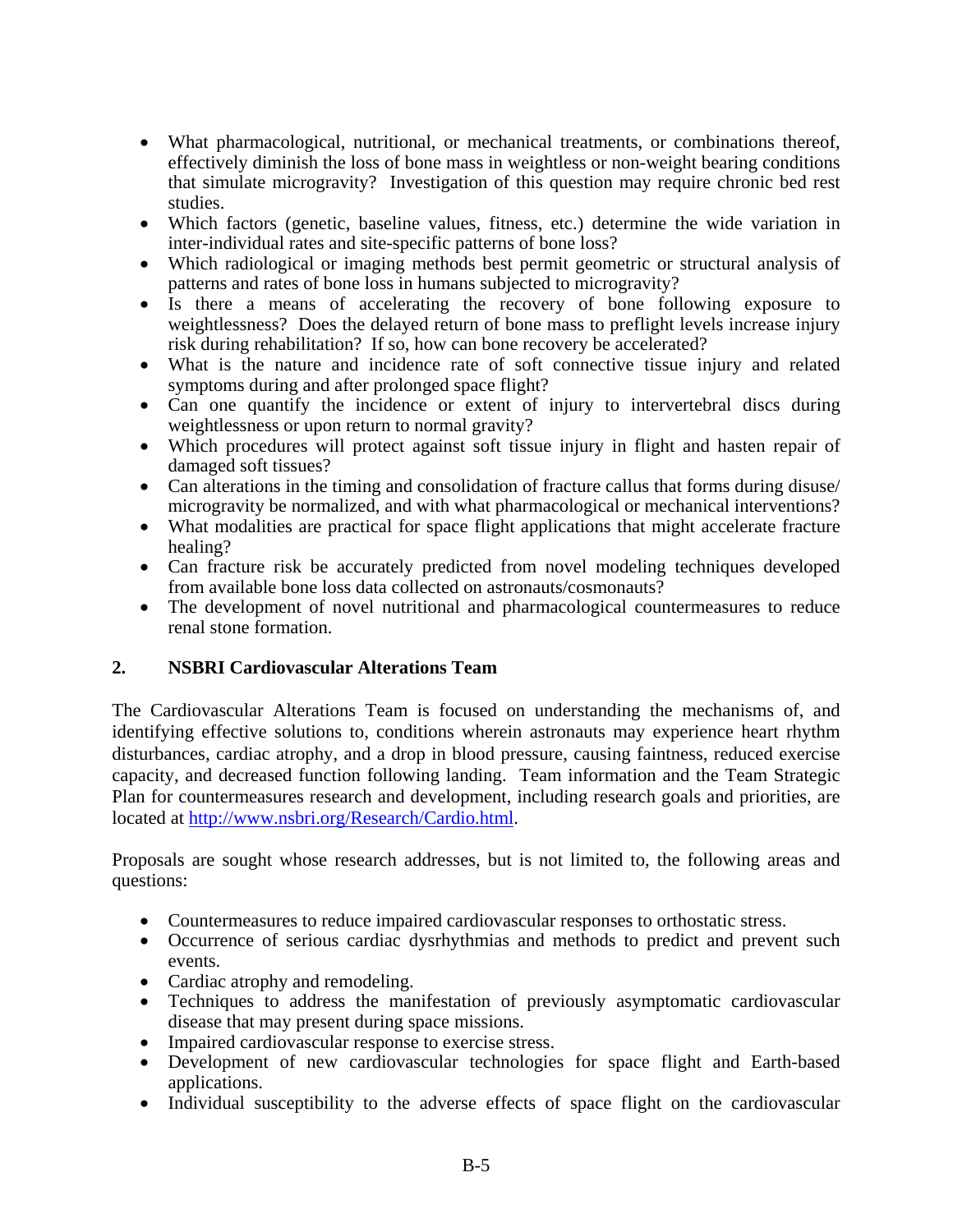system.

• Strategies for short-term and long-term cardiovascular rehabilitation following space flight.

## **3. NSBRI Human Performance Factors, Sleep and Chronobiology Team**

The Human Performance Factors, Sleep and Chronobiology Team is developing ways to reduce human mistakes and optimize mental and physical performance during long-duration space flight. The loss of 24-hour day/light cycle, weightlessness, a confined environment, and work demands make sleep difficult in space. Cumulative sleep loss increases the risk of accidents and possible mission failure. Team information and the Team Strategic Plan for countermeasures research and development, including research goals and priorities, are located at [http://www.nsbri.org/Research/Sleep.html.](http://www.nsbri.org/Research/Sleep.html)

- Which photic, behavioral, environmental, pharmacological, nutritional, and/or exercise countermeasures will help crew members reduce disturbances of circadian rhythmicity, sleep disturbances, or homeostatic sleep drive, thereby reducing the associated performance deficits?
- How can performance during prolonged space flight be optimized by manipulating the neurobiological processes underlying sleep and/or circadian rhythmicity?
- What are the most sensitive and specific methods for monitoring the ongoing status of sleep, sleep homeostasis, circadian regulation, individual light exposure, performance capability, metabolic functions, and physical health during extended-duration space flight?
- What are the best optimization techniques for using mathematical models of sleep homeostasis and circadian regulation to specify and schedule countermeasure strategies?
- What measures of sleep, sleep disorders, or circadian function predict individual neurobehavioral performance, adaptation, metabolic function, physical health, or countermeasure efficacy?
- What are the effects of space flight on the pharmacokinetics, efficacy, side effects, and interactions (drug-drug, drug-sleep, drug-circadian) of therapeutic agents designed to improve sleep, circadian regulation, cognitive performance, and physical health?
- What technological and procedural advances can minimize the probability of error by astronauts whose abilities may be impaired by fatigue or circadian disruption?
- How can advances in computer-aided decision making, on-board training, or smart check lists be applied to offset cognitive deficits?
- How can recent advances in the neurobiology of sleep and/or circadian rhythms (e.g., orexin/hypocretin system, circadian photoreception, output pathways for regulation of sleep or circadian rhythms, peripheral oscillators) be used to develop countermeasures to facilitate adaptation to the space environment and thereby maintain optimal neurobehavioral performance during an exploration-class space mission?
- How do countermeasures intended for other physiologic systems (e.g., exercise, activity schedules) interact with sleep, circadian organization, and waking function in longduration space flight? How might the timing of such countermeasure administration be used to improve sleep, circadian organization, waking performance, or physical health?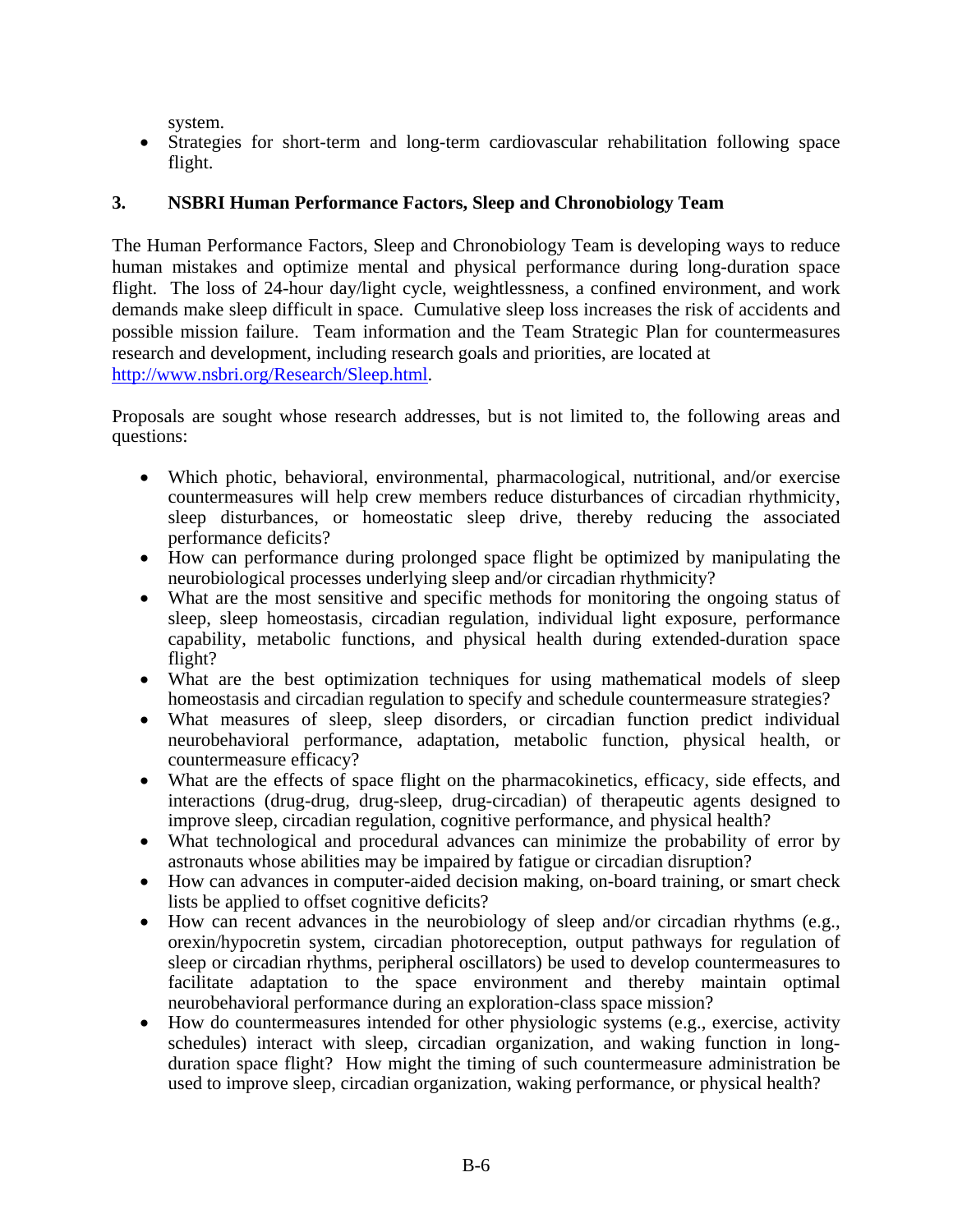## **4. NSBRI Immunology, Infection and Hematology Team**

The Immunology, Infection and Hematology Team is examining the effects that extended space flight might have on a weakened immune system which may contribute to enhanced susceptibility to infection and virus reactivation. Radiation damage to bone marrow stem cells raises concern of space flight-related anemia and other blood cell deficiencies following a mission. Team information and the Team Strategic Plan for countermeasures research and development, including research goals and priorities, are located at <http://www.nsbri.org/Research/Immune.html>.

Proposals are sought whose research addresses, but is not limited to, the following areas and questions:

- Effect of space environmental conditions on long-term risks of viral-induced malignancies.
- Countermeasures to address radiation effects on host control of infection: mucosal vs. systemic immunity.
- Effects of microgravity and/or radiation on virulence of microbes and on the hostmicroorganism homeostasis.
- Assessment of space radiation effects on bone marrow.
- Therapeutic role of pluripotent stem cells and hematopoietic progenitor cells in mitigation of deleterious effects of space radiation on immune function.
- Effects of space radiation on lymphocyte function.
- Mechanisms of transmission of microbial agents in space flight conditions.
- Development of monitoring systems for microorganisms and virus reactivation.
- Stem cell reconstitution using an irradiated mouse model.
- Countermeasures to increase resistance to infections and malignancies in space: role of nutritional supplements, hormones, antibodies, pharmaceuticals, and vaccines.
- Use of molecular-based approaches to facilitate resistance to radiation-induced pathogens.

## **5. NSBRI Muscle Alterations and Atrophy Team**

The Muscle Alterations and Atrophy Team's objective is to develop methods to prevent or reduce muscle loss on space missions. While astronauts exercise in space, current exercise regimens alone are not sufficient to prevent potentially deleterious changes that occur in skeletal muscle during space flight. The Team works to identify effective physical countermeasures (i.e., exercise prescriptions) and to combine this strategy with other countermeasures, such as improved nutrition and pharmacological interventions. Team information and the Team Strategic Plan for countermeasures research and development, including research goals and priorities, are located at [http://www.nsbri.org/Research/Muscle.html.](http://www.nsbri.org/Research/Muscle.html)

- Effects of resistance training as a countermeasure to muscle alterations and atrophy in simulated microgravity (e.g. altered loading states).
- Are there synergistic effects when various activity paradigms are carried out simultaneously with other countermeasures, such as nutritional modification and/or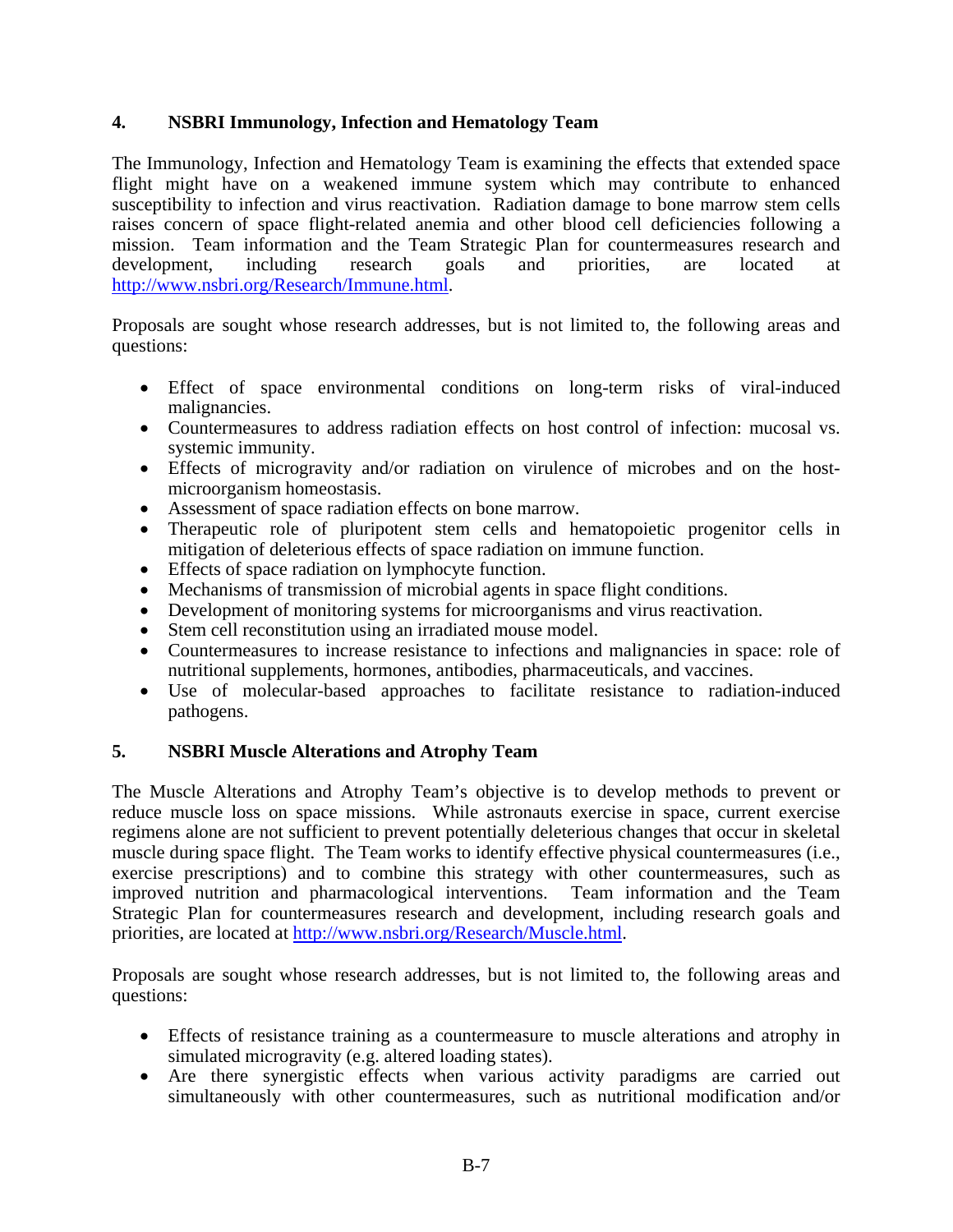pharmacological intervention and other strategies, such as antioxidants and vitamin supplements?

- Is it necessary to maintain or regain muscle mass in order to maintain muscle strength and power generating capacity?
- Are there practical programs predicated on activity paradigms that can maintain the normal phenotypes typically seen in the muscles of humans and animals?
- How do altered loading states impact the sensorimotor processes that affect posture, balance, and the performance of locomotor tasks of varying intensity and complexity?
- What are the stress/strain reactions that impact force production, and do muscle atrophy and injury processes affect these properties?
- Are atrophying skeletal muscle, the myotendinous junctions, tendons, and ligaments more prone to injury and are the mechanisms of recovery from injury altered by unloading?
- How does artificial gravity (e.g., gravity-equivalent acceleration and variable-G forces) affect the structure and function of human skeletal muscle in normal and atrophying skeletal muscle?
- Are there systems other than skeletal muscle that are impacted by artificial gravity?
- Can artificial gravity approaches interact with other paradigms impacting high stress levels on the musculoskeletal system?

## **6. NSBRI Neurobehavioral and Psychosocial Factors Team**

The Neurobehavioral and Psychosocial Factors Team is concerned with methods crews use to deal with stress, isolation, confinement, and the challenges of long-duration space missions. In addition to identifying neurobehavioral and psychosocial risks to crew health, safety, and productivity, Team objectives include developing methods to monitor brain function and behavior and countermeasures to enhance performance, motivation, and quality of life. Leadership style, crew composition, organization, and communication are also being investigated to optimize crew effectiveness and mission success. Team information and the Team Strategic Plan for countermeasures research and development, including research goals and priorities, are located at [http://www.nsbri.org/Research/Psycho.html.](http://www.nsbri.org/Research/Psycho.html)

- What are the effects of culture, gender, personality, leadership, and training on performance, stress, and health in isolated groups in confined environments and groundbased, analog environments for space flight?
- What are the major influences on interpersonal actions, communications, and problem solving in small isolated groups, and what techniques can be developed to optimize group dynamics and performance?
- How can affective, neurobehavioral, and neurocognitive dysfunction be objectively detected in remote locations?
- What objective, unobtrusive methods and approaches will permit detection of stress, declining cognitive, emotional, and social functions, and changes in operationally-relevant performance capabilities during space flight?
- What are the effects of space radiation on cognitive and other brain functions, and what countermeasure strategies should be developed to minimize the potential harmful central nervous system effects of radiation exposure?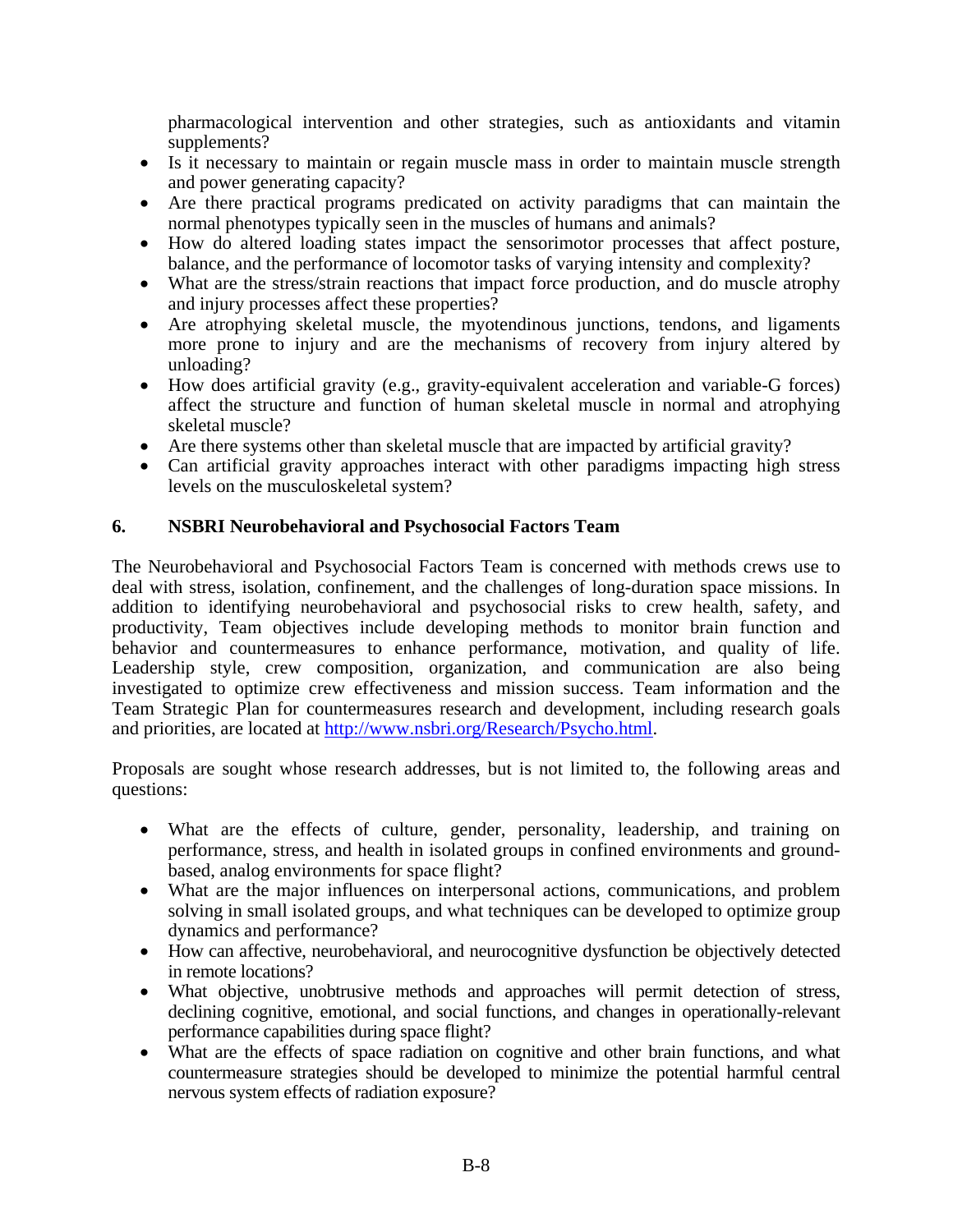- What neurobiological processes of stress and arousal are the optimal targets for behavioral and pharmacological interventions?
- What behavioral and pharmacological interventions are optimal in space flight?
- What are the effects of long-term exposure to the major factors in the space environment on emotions (including emotional reactivity, stress neurobiology and responses, modulation of mood, and vulnerability to affective disorders), cognition and performance (including processes of sensation and perception, learning, vigilance, problem solving, decision making, and motor skills), and behavioral health?
- What are the behavioral strategies, scheduling and timeline approaches, and habitability design elements that can maintain or enhance crew performance and prevent the development of hostility within flight crews and between crews and ground-support personnel during long-duration space flight?
- How can mathematical models of human interaction and the temporal dynamics of human behavior help predict responses in space flight?

## **7. NSBRI Nutrition, Physical Fitness and Rehabilitation Team**

The Nutrition, Physical Fitness and Rehabilitation Team is addressing the quality and quantity of dietary intake, exercise, and rehabilitation to reduce or eliminate muscle atrophy and bone loss, and to improve altered cardiovascular function. The Team is also examining countermeasures to reduce the biomedical risks of radiation, circadian alterations, and other factors associated with long-duration human space missions. Team information and the Team Strategic Plan for countermeasures research and development, including research goals and priorities, are located at <http://www.nsbri.org/Research/Nutrition.html>.

- Understanding mechanisms and designing effective nutritional countermeasures to the deficiencies in thirst and nutrient intake, with relevance to changes that may occur during human space flight.
- Establishing ground-based clinical measurements of biochemical alterations that may indicate depression of food intake.
- Developing monitoring methods for assessment of food intake and physical activity that are relevant to the space environment.
- Nutrition and/or physical fitness countermeasures to high-priority problems, with emphasis on radiation-enhanced carcinogenesis, depression of cognitive function, bone loss, and loss of muscle mass and function.
- Studies that assess the effectiveness of aerobic and resistive exercise countermeasures, with endpoint parameters that quantify the cardiovascular response, bone metabolism, body composition, and skeletal muscle metabolism and function.
- Assessment of exercise countermeasures that include strict dietary control and contain measures of energy balance.
- Development of accurate methods to assess body composition changes relevant to human space flight.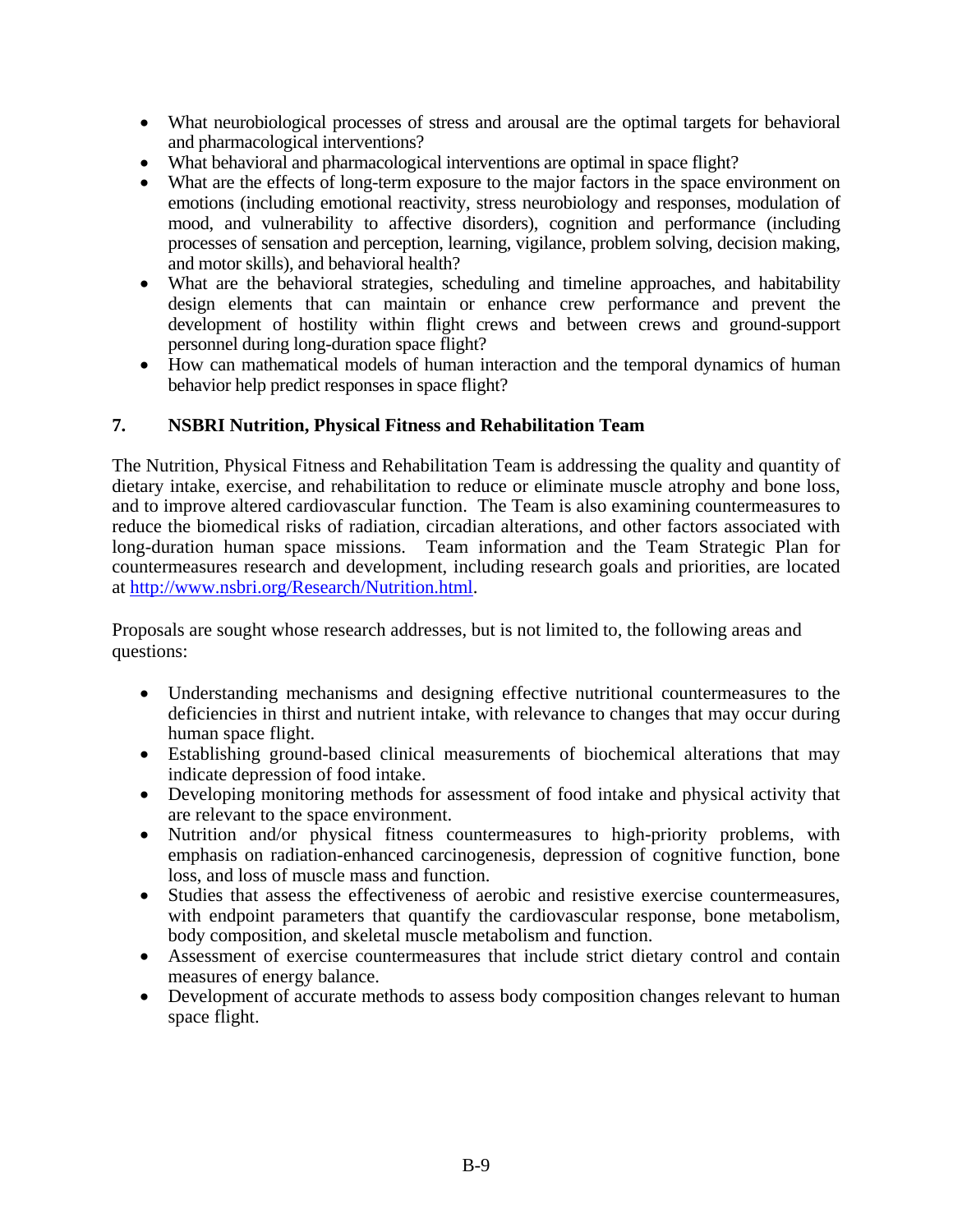## **8. NSBRI Sensorimotor Adaptation Team**

The Sensorimotor Adaptation Team is developing potential preflight and inflight countermeasures to allow crew members to adjust more rapidly to gravitational changes that can result in disorientation, motion sickness and a loss of sense of direction. These problems have an impact on space motion sickness, landing and postflight adaptation. Team information and the Team Strategic Plan for countermeasures research and development, including research goals and priorities, are located at [http://www.nsbri.org/Research/Neuro.html.](http://www.nsbri.org/Research/Neuro.html)

Proposals are sought whose research addresses, but is not limited to, the following areas and questions:

- What causes the profound impairments of posture, gaze, visual acuity, ataxia, and locomotion stability in astronauts, and what countermeasures minimize these impairments to reduce re-entry and landing vertigo, acute space motion sickness, postflight imbalance, and inflight spatial disorientation?
- Are some crew members more susceptible to re-entry and landing vertigo than others, and does repeated microgravity experience confer significant immunity?
- Can new, safe, and effective anti-motion sickness drugs be developed which specifically target emetic centers or the vestibular-emetic linkage, act rapidly, and do not impair cognition or performance?
- Can improved anti-motion sickness delivery systems and dose and side-effect monitoring systems be developed, and what are the best ground-based methods for assessing the effectiveness and side effects of drug countermeasures and for evaluating microgravity pharmacokinetics?
- Are there non-pharmacologic techniques (e.g., parabolic flight pre-adaptation, head movement restriction) which could significantly reduce the incidence of acute space motion sickness, or which could mitigate the impact of emesis on extravehicular activity life support systems?
- What is the effect of cardiovascular, muscle, and skeletal rehabilitation therapies on neurovestibular recovery, and the converse?
- Can preflight or inflight training, balance exercises, sensory aids, prostheses, and assessment techniques improve postlanding postural and locomotor control and functional task performance?
- What spacecraft architectures and interior visual cues minimize disorientation?
- What are the effects of artificial gravity on human orientation and eye, head, and limb movements, and what are the pros and cons of various types of artificial gravity as countermeasures against the effects of microgravity on neurovestibular function?
- Does long-term exposure to microgravity or partial gravity, radiation, or environmental toxins cause functionally important, irreversible (pathophysiological) changes in central or peripheral vestibular and sensorimotor function, development, or plasticity, or cause acceleration of the normal aging process?
- Does microgravity-altered calcium homeostasis impact otoconial formation, and if there are important effects, what countermeasures are appropriate?

## **9. NSBRI Smart Medical Systems Team**

The Smart Medical Systems Team is developing and applying new technologies for physiological and medical monitoring and clinical care that integrate novel hardware, intelligent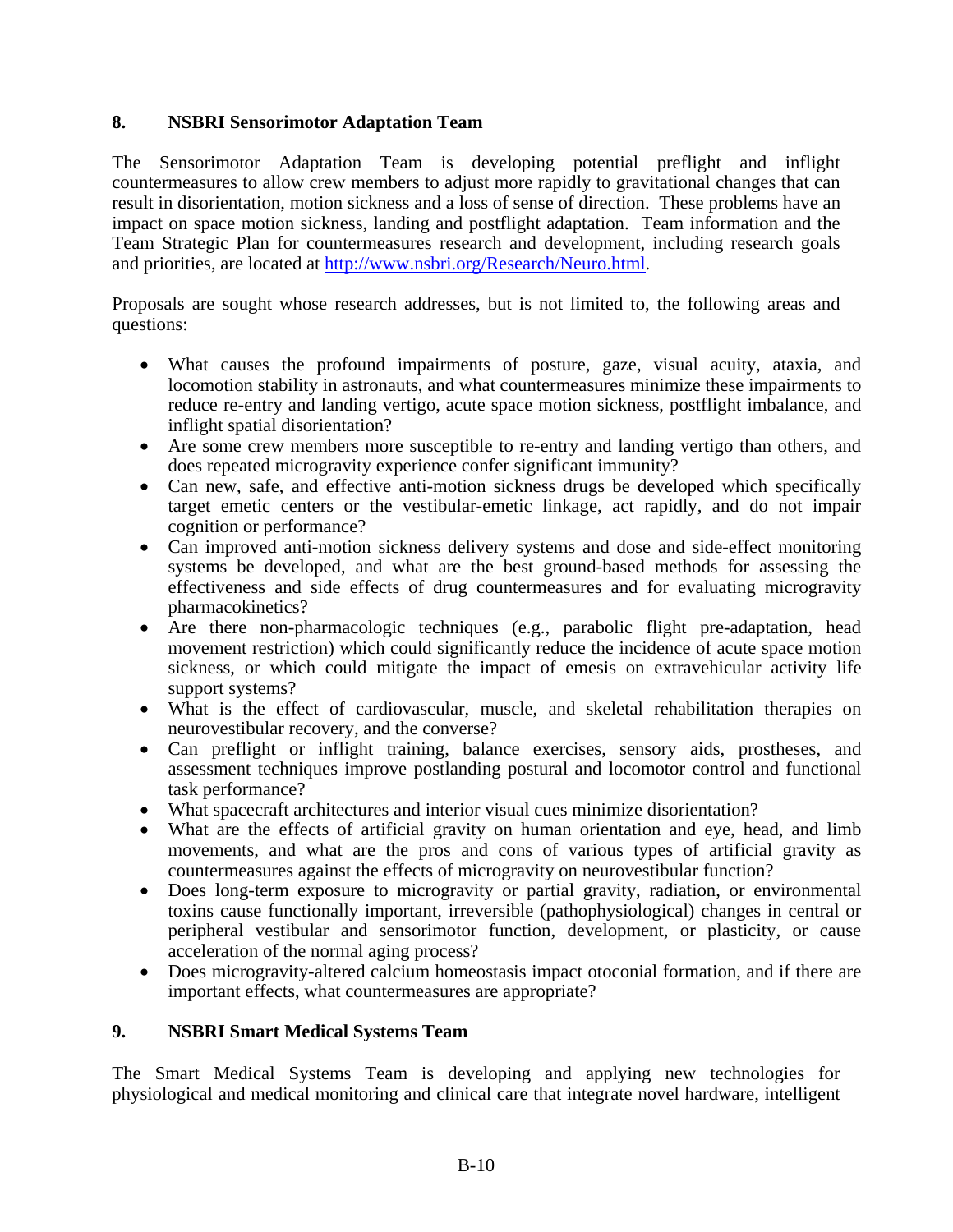algorithms and models, and new therapeutic approaches applicable for remote health care in the space environment and on Earth. The Team works closely with the Technology Development Team and the Space Medicine group at Johnson Space Center. Team information and the Team Strategic Plan for countermeasures research and development, including research goals and priorities, are located at [http://www.nsbri.org/Research/Med\\_Sys.html.](http://www.nsbri.org/Research/Med_Sys.html)

Proposals are sought whose research addresses, but is not limited to, the following areas:

- Novel sensor systems for remote physiological monitoring and medical diagnosis.
- Novel diagnostic and therapeutic hardware modalities to reduce risk and problems associated with trauma and acute medical conditions that might occur in the space environment.
- Innovative imaging strategies with automated, intelligent diagnostic interpretation capabilities.
- Methods to reduce risk of and manage toxic exposure in a space environment.
- Methods to better understand and reduce risk of altered pharmacodynamics, adverse drug reactions, and drug interactions.
- Decision support systems and knowledge bases for diagnosis and treatment that interface humans and machines, and enhance clinical care and medical training for crew medical officers and flight surgeons.

## **10. NSBRI Technology Development Team**

The Technology Development Team develops new devices and systems to improve research techniques for the other teams, and adds value to the enabling scientific and medical technologies already supported by the other teams and by NASA. Projects focus on designing lightweight, compact research tools and on developing simple, minimally-invasive and noninvasive methods of gathering health-related data that are relevant to space missions and have Earth-based applications. Team information and the Team Strategic Plan for countermeasures research and development, including research goals and priorities, are located at <http://www.nsbri.org/Research/Tech.html>

- Development of multi-purpose instruments or devices to monitor physiological measures (e.g., vital signs, core body temperature, eye motion, body fluid chemistry) using sensors and sensor systems that are easy to use, non-invasive (or minimally-invasive), comfortable to wear, unobtrusive, and non-interfering with task performance.
- Innovative technologies applicable to the space environment to detect and identify pathogens (including bacteria, fungi, and viruses) in air, water samples, food, and human specimens, utilizing small sample volumes, fast read-out, and automated methods.
- Development of automated approaches to carrying out biochemical assays (especially in flight) with minimal operator intervention.
- Development of novel devices to collect blood and other bodily fluids with minimum crew disturbance and discomfort.
- Advanced cabin communications and information management systems, including wireless and infrared optical systems, to facilitate the collection and analysis of important biological information without tethering or otherwise hampering astronaut activities.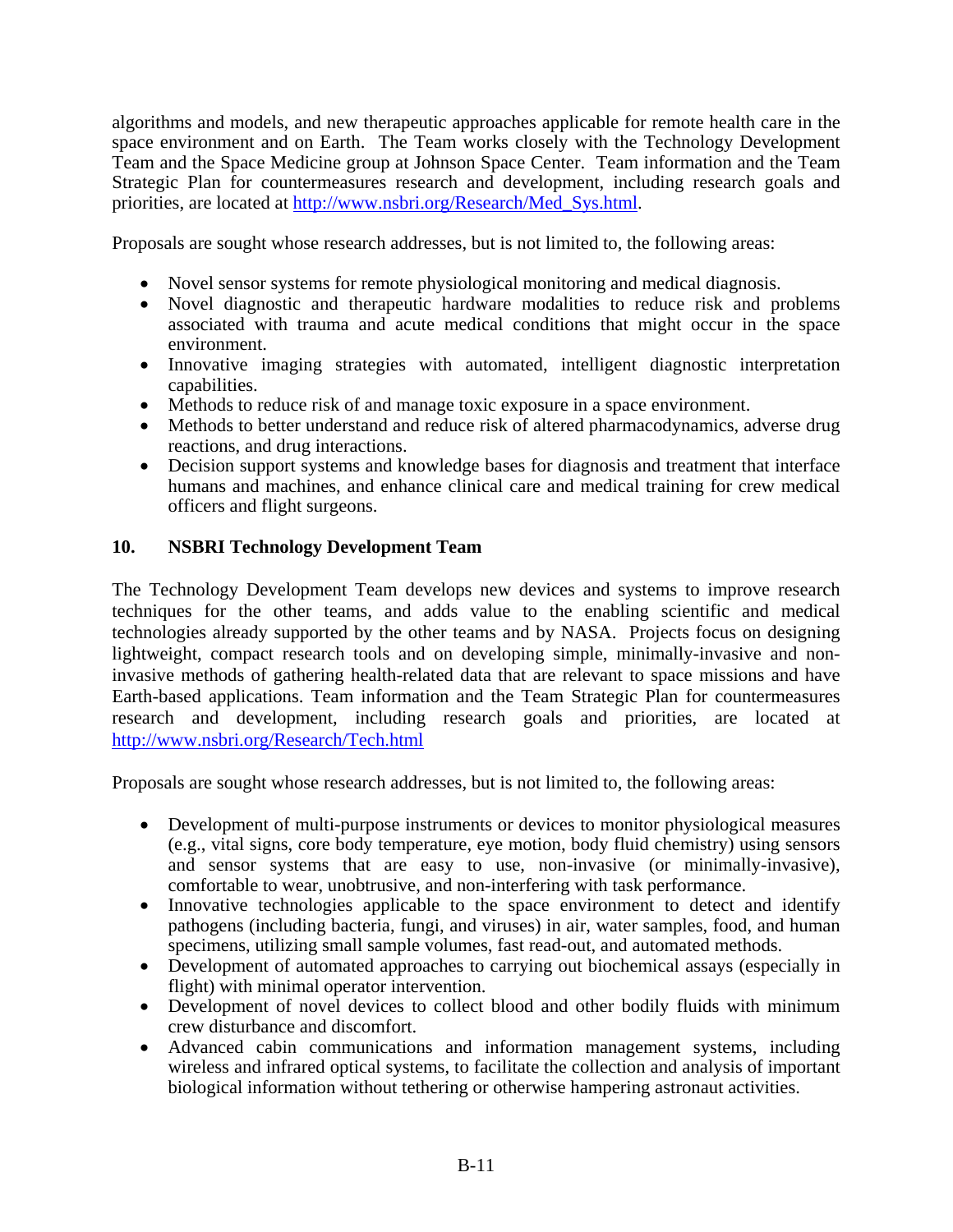• Low mass, compact diagnostic and therapeutic tools and equipment that use minimum spacecraft resources and augment the efforts of the NSBRI Smart Medical Systems Team and NASA Space Medicine to enrich the inflight clinical status evaluation of crews.

# **IV. Application Procedures for the NSBRI Postdoctoral Fellowship Program**

Applications for Postdoctoral Fellowships to join an NSBRI research team must comply with the requirements of this research opportunity as described in this appendix (Appendix B). Appendix C outlines general NSBRI-specified requirements for proposal submission and should be used only for clarification of matters not specifically discussed here. Appendix B supersedes, modifies, or extends the requirements enumerated in Appendix C.

## **General Instructions**

#### **Postdoctoral Fellowship Applications must be submitted through NSBRI's Internet-based Electronic Proposal Submission System (EPSS).**

EPSS has been designed to enable the Postdoctoral Fellowship Applicant and Postdoctoral Fellowship Mentor to collaborate on the development of an application, to retain complete privacy throughout the application development process, and to allow fast and accurate application submission. If an application is selected for funding, the electronic proposal information will serve as an active record file, enabling simplified investigator information changes and annual report submission.

**A Letter of Intent must be prepared and electronically submitted through EPSS.** To facilitate planning for the review process, applicants are requested to submit a letter of intent using EPSS and following the online instructions. To assure the Letter of Intent is submitted by **June 22, 2006**, go to the website <http://myportal.nsbri.org/> to request a personal account on the system. After entering contact information, investigators will receive via email a username and password for entry into EPSS. **Applicants should begin creating a new Postdoctoral Fellowship Application.** After entering a proposal title, selecting the appropriate team (both of which can be changed at a later date prior to submission) and selecting the appropriate NSBRI-RFP, they will be prompted to enter the limited information required for a Letter of Intent. After this, the above web address will serve as the entry point for proposal development and modification. All information entered, with the exception of that required for the Letter of Intent, will remain private until electronic submission is completed. **Please note that Letters of Intent are requested, but not required for submission of a Postdoctoral Fellowship Application. Failure to submit a Letter of Intent will not impact the selection process. Letters of Intent cannot be submitted after the deadline stated in this NSBRI-RFP.**

Proposal information requested in EPSS closely follows the information requested by NIH grant application form PHS 398. This information includes Personnel and Institutional Information, Project Description, Performance Sites, Biographical Sketches and Other Support for both the applicant and mentor, Laboratory Resources, and Research Plan.

An application overview screen will guide applicants through the process of completing the required application information. EPSS offers a collaborative work environment for the Postdoctoral Fellowship Applicant and Mentor to view and submit various portions of the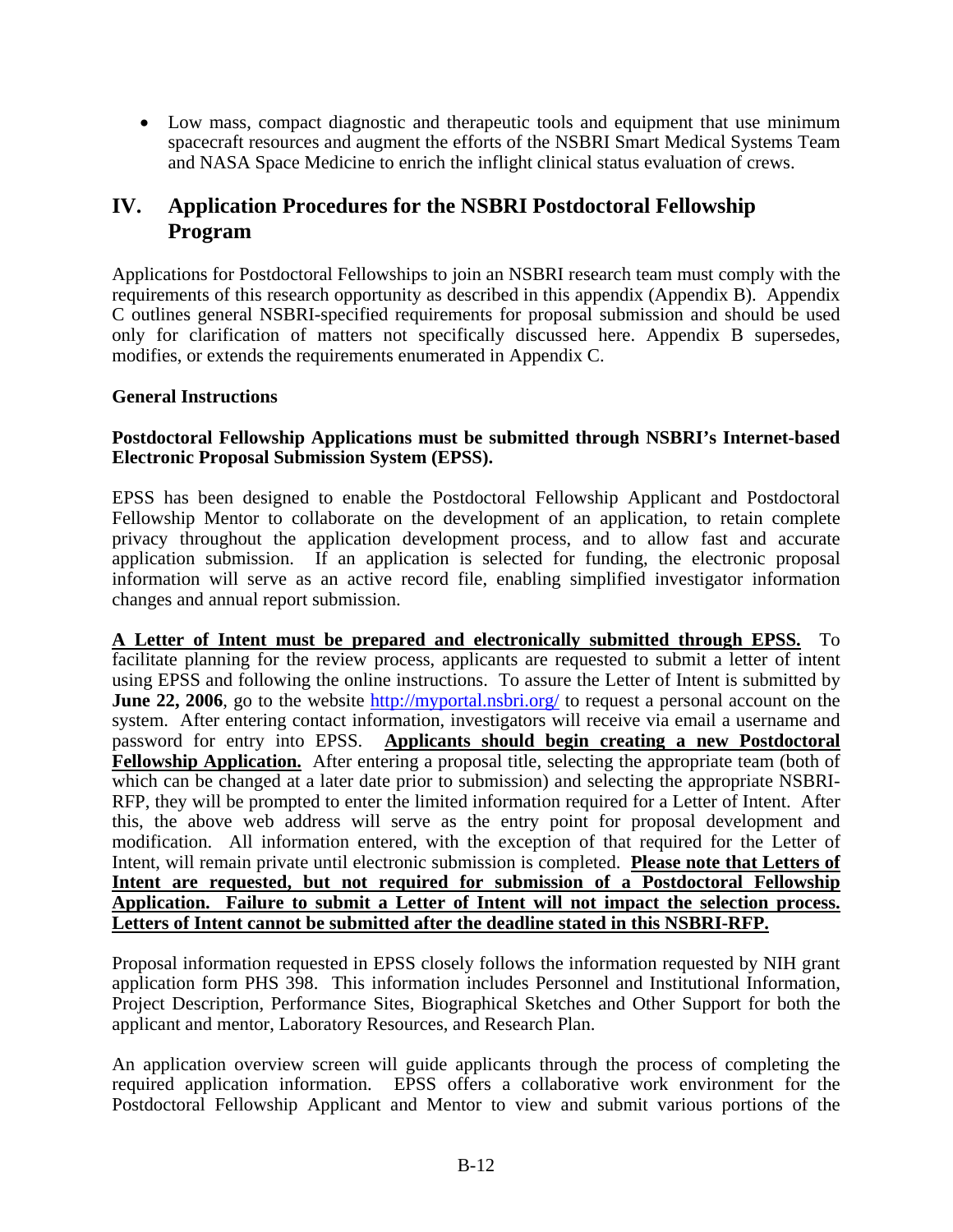application. For example, the Applicant can enter or upload all information for the proposal. The Mentor can view all of the application information but is permitted to enter only their specific personal information (Biography and Other Support) and the Support Statement of Mentor. All investigators can allow an administrative support person to act on their behalf, to assist in the entry of application information; however, electronic submission can only be performed by the Postdoctoral Fellowship Applicant. EPSS will contain an Investigator Profile section, containing biographical sketches and other information, for each investigator registered in the system. This information can be used by authorized proposing investigators, eliminating the duplicate entry of such information.

**Electronic proposals and applications must be submitted before 5:00 p.m. ET, Thursday, July 20, 2006.** After submission using EPSS, the Postdoctoral Fellowship Applicant **must** mail the printed application cover page that is generated by the system, with the appropriate institutional and mentor signature approvals. The cover page must be received within **one week** of the submission deadline at the following address:

> National Space Biomedical Research Institute RE: Postdoctoral Fellowships One Baylor Plaza, NA-425 Houston, TX 77030-3498 713-798-7412

**Three letters of reference for Postdoctoral Fellowship Applicants must be received at the address above within one week following the submission deadline.** Postdoctoral Fellowship Applicants will be notified via email when each letter of reference is received by NSBRI. **Applications without all three required letters received within one week of the submission due date will be considered incomplete and may be returned to the applicant without review.**

Please direct any questions concerning this application procedure to NSBRI by calling 713-798- 7412, faxing questions to 713-798-7413, or sending an inquiry to contact\_us@www.nsbri.org. The technical requirements to operate EPSS are Internet Explorer 4.0+ or Netscape 4.03+ for Windows, Macintosh, or Unix. EPSS is best viewed using Internet Explorer 6.0.

Eligibility – All categories of institutions are eligible to submit proposals in response to this NSBRI-RFP, but, in most cases, only approved applications from U.S. institutions will be selected for funding. Postdoctoral Fellowship Applicants may collaborate with universities, Federal Government laboratories, the private sector, and state and local government laboratories. In all such arrangements, the applying entity is expected to be responsible for administering the project according to the management approach presented in the proposal.

The applying entity must have in place a documented base of ongoing high quality research in science and technology or in those areas of science and engineering clearly relevant to the specific programmatic objectives and research emphases indicated in this Request for Proposals. Present or prior support by NASA or the NSBRI of research or training in any institution or for any investigator is neither a prerequisite to submission of an application nor a competing factor in the selection process.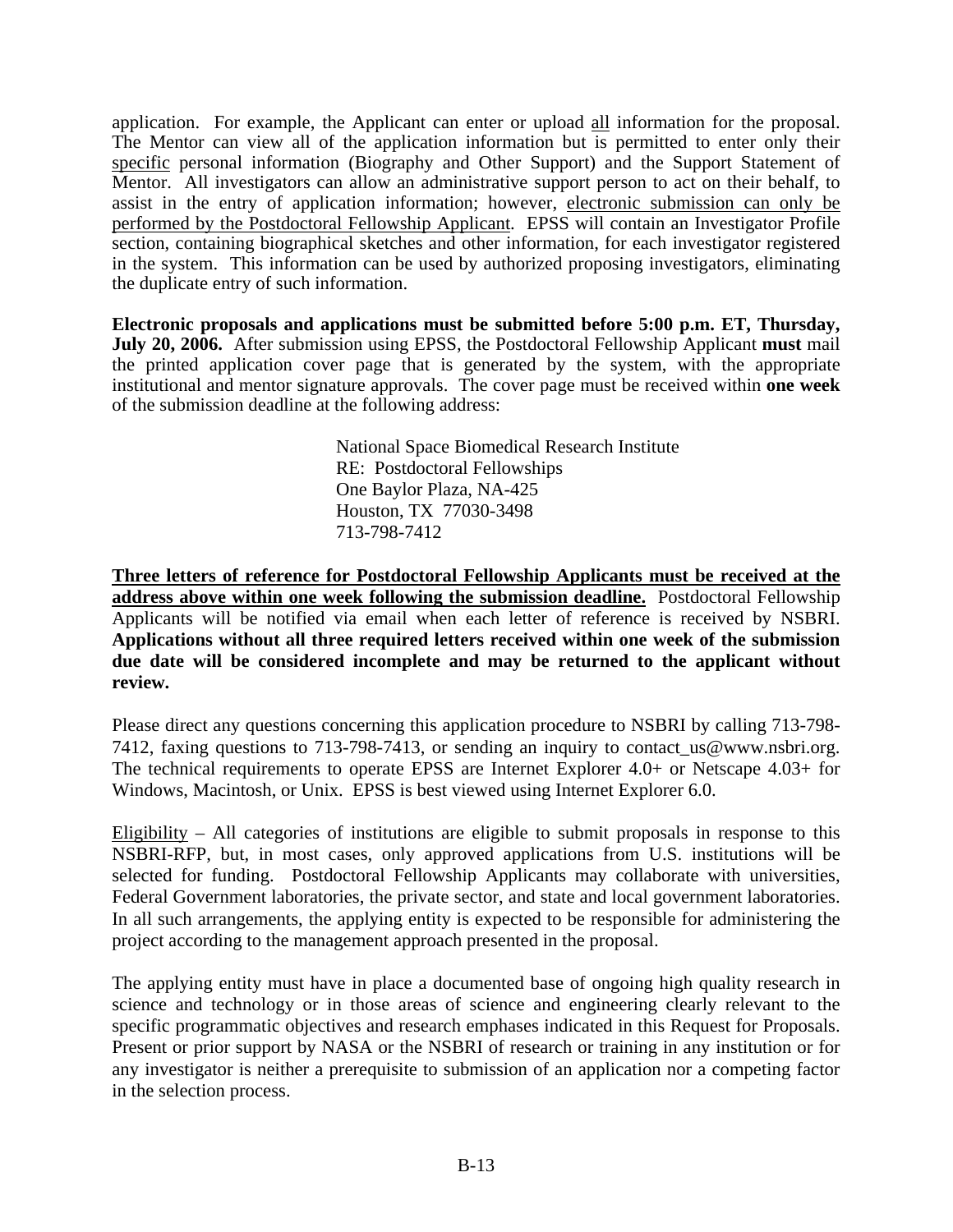Special Matters – (specific information on animal or human subjects protocol approval required, if applicable).

> For proposals employing human subjects and/or animals, assurance of compliance with human subjects and/or animal care and use provisions is required on the Proposal Cover Page. In addition, the application must include a statement from the applicant institution certifying that the proposed work will meet all Federal and local requirements for human subjects and/or animal care and use.

Policies for the protection of human subjects in NASA sponsored research projects are described in the NASA Policy Directive (NPD) 7100.8D "*Protection of Human Research Subjects:"*

[http://nodis.hq.nasa.gov/displayDir.cfm?Internal\\_ID=N\\_PD\\_7100\\_008D\\_&page\\_na](http://nodis.hq.nasa.gov/displayDir.cfm?Internal_ID=N_PD_7100_008D_&page_name=main&search_term=7100%2E8D%20) [me=main&search\\_term=7100%2E8D%20](http://nodis.hq.nasa.gov/displayDir.cfm?Internal_ID=N_PD_7100_008D_&page_name=main&search_term=7100%2E8D%20)

Animal use and care requirements are described in the NASA Code of Federal Regulations (CFR) 1232 (*[Care and Use of Animals in the Conduct of NASA](http://ecfr.gpoaccess.gov/cgi/t/text/text-idx?c=ecfr&sid=2184a825efdce39c35bde4673d5d8158&rgn=div5&view=text&node=14:5.0.1.1.22&idno=14)  [Activities](http://ecfr.gpoaccess.gov/cgi/t/text/text-idx?c=ecfr&sid=2184a825efdce39c35bde4673d5d8158&rgn=div5&view=text&node=14:5.0.1.1.22&idno=14)*):

[http://ecfr.gpoaccess.gov/cgi/t/text/text](http://ecfr.gpoaccess.gov/cgi/t/text/text-idx?c=ecfr&sid=2184a825efdce39c35bde4673d5d8158&rgn=div5&view=text&node=14:5.0.1.1.22&idno=14)[idx?c=ecfr&sid=2184a825efdce39c35bde4673d5d8158&rgn=div5&view=text&node](http://ecfr.gpoaccess.gov/cgi/t/text/text-idx?c=ecfr&sid=2184a825efdce39c35bde4673d5d8158&rgn=div5&view=text&node=14:5.0.1.1.22&idno=14)  $=14:5.0.1.1.22\&$ idno=14

## Additional Requirements for Research Employing Human Subjects

A letter signed by the Chair of the Institutional Review Board (IRB) identifying the proposal submitted to the NSBRI by title and certifying approval of proposed human subjects protocols and procedures should be included in the appendix of the proposal. IRB certifications for other research proposals or grants cannot be substituted (even if they employ the same protocols and procedures).

If IRB certification is pending on the proposal due date, select "pending" from the IRB/IACUC section menu on the Proposal Cover Page, and include in the appendix of the proposal a letter signed by the IRB Chair identifying the proposal by title and indicating the status of the IRB review process at the time of submission. IRB certification must be received no later than 90 days after the proposal due date. An application lacking the required IRB certification 90 days after the proposal due date will be considered incomplete and may be returned to the applicant without review.

With regard to research involving human subjects, NASA and the NSBRI have adopted the National Institutes of Health (NIH) policy. Women and members of minority groups and their subpopulations must be included in NASA-supported biomedical and behavioral research projects involving human subjects, unless a clear and compelling rationale and justification is provided showing that inclusion of these groups is inappropriate with respect to the health of the subjects or the purpose of the research.

The NSBRI will require current IRB certification prior to each year's award.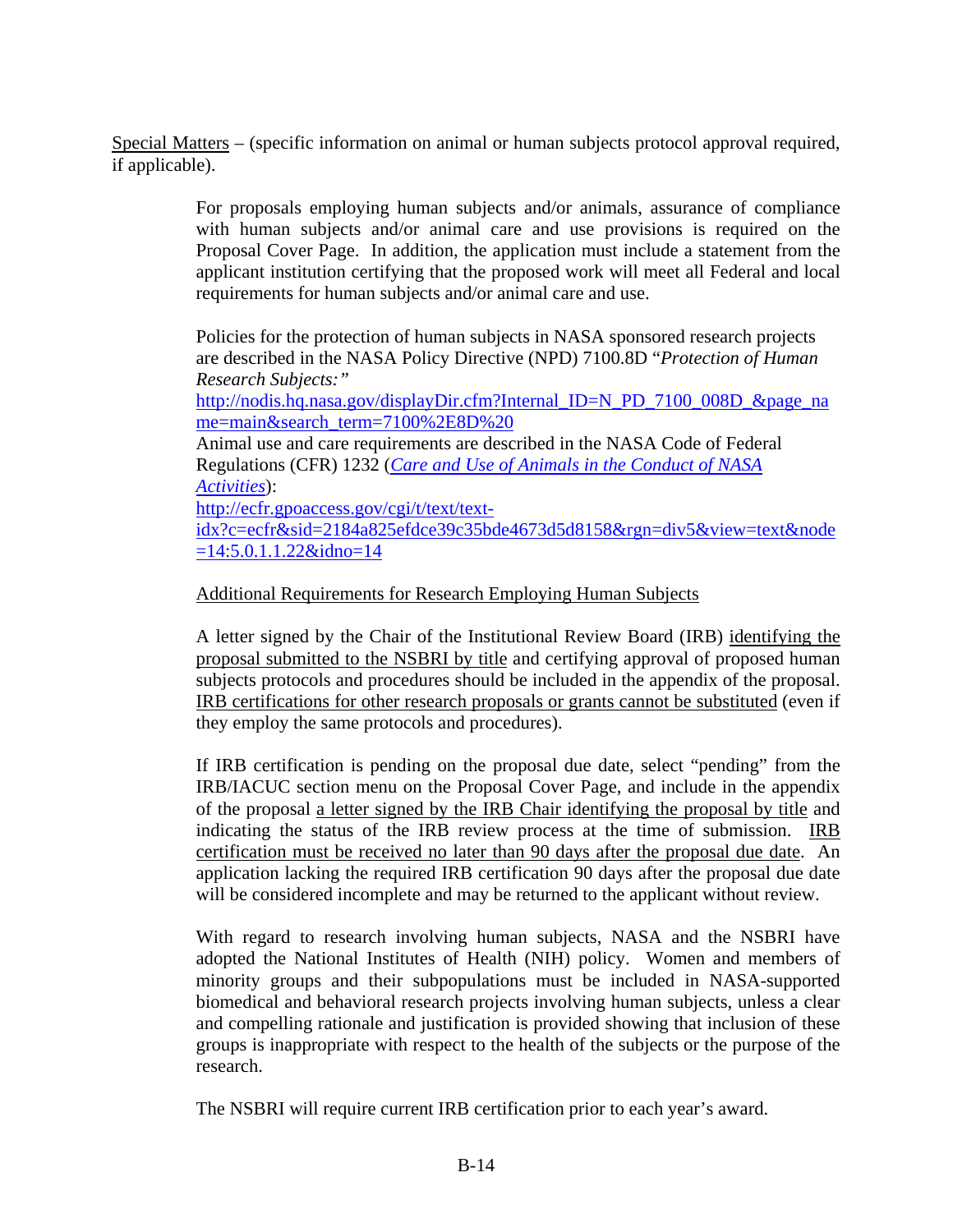## Additional Requirements for Research Employing Animals

## **Specific information describing and justifying the use of animal subjects must be included in the proposal.**

A letter signed by the Chair of the Institutional Animal Care and Use Committee (IACUC) identifying the proposal submitted to NBSRI by title and certifying approval of the proposed animal research protocols and procedures should be included in the appendix of the proposal. The institution's Public Health Service Animal Welfare Assurance Number must be included on the IACUC certification and entered in the IRB/IACUC section of the Proposal Cover Page. IACUC certifications for other research proposals or grants cannot be substituted (even if they employ the same protocols and procedures).

If IACUC certification is pending on the proposal due date, select "pending" from the IRB/IACUC selection menu on the Proposal Cover Page, and include in the appendix of the proposal a letter signed by the IACUC Chair identifying the proposal by title and indicating the status of the IACUC review process at the time of submission. IACUC certification must be received no later than 90 days after the proposal due date. An application lacking the required IACUC certification 90 days after the proposal due date will be considered incomplete and may be returned to the applicant without review.

NSBRI will require current IACUC certification prior to each year's award.

Duration of Proposed Research – Proposals may be submitted for a duration of two years and an assumed start date of October 1, 2006. This date is flexible, however, and will be negotiated with each selected Fellow individually.

Special Ground Facilities – A variety of special ground research capabilities, including centrifuge facilities, bed rest facilities, etc., are available for use by investigators submitting proposals in response to this NSBRI-RFP. Interested investigators are referred to the *Space Life Sciences Ground Facilities Information Package* for instructions on how to incorporate the use of these facilities into a proposal.

Special Travel and Reporting Requirements – Postdoctoral Fellows selected in response to this NSBRI-RFP will be expected to attend two research team meetings per annum as well as one general investigator workshop or retreat per year in the Houston area. Funding, as available, will be provided to cover the costs associated with these meetings. Fellows selected will become part of the NSBRI's research program and will be expected to provide an annual and final progress report. Progress is reviewed annually.

Data Management Plan – Fellows should plan to supply data from their studies to an NSBRI/NASA **bioinformatics initiative** within the two-year time frame of the fellowship. If selected, a data management plan, including a list of the data products and an anticipated schedule for their delivery, must be prepared and submitted to NSBRI.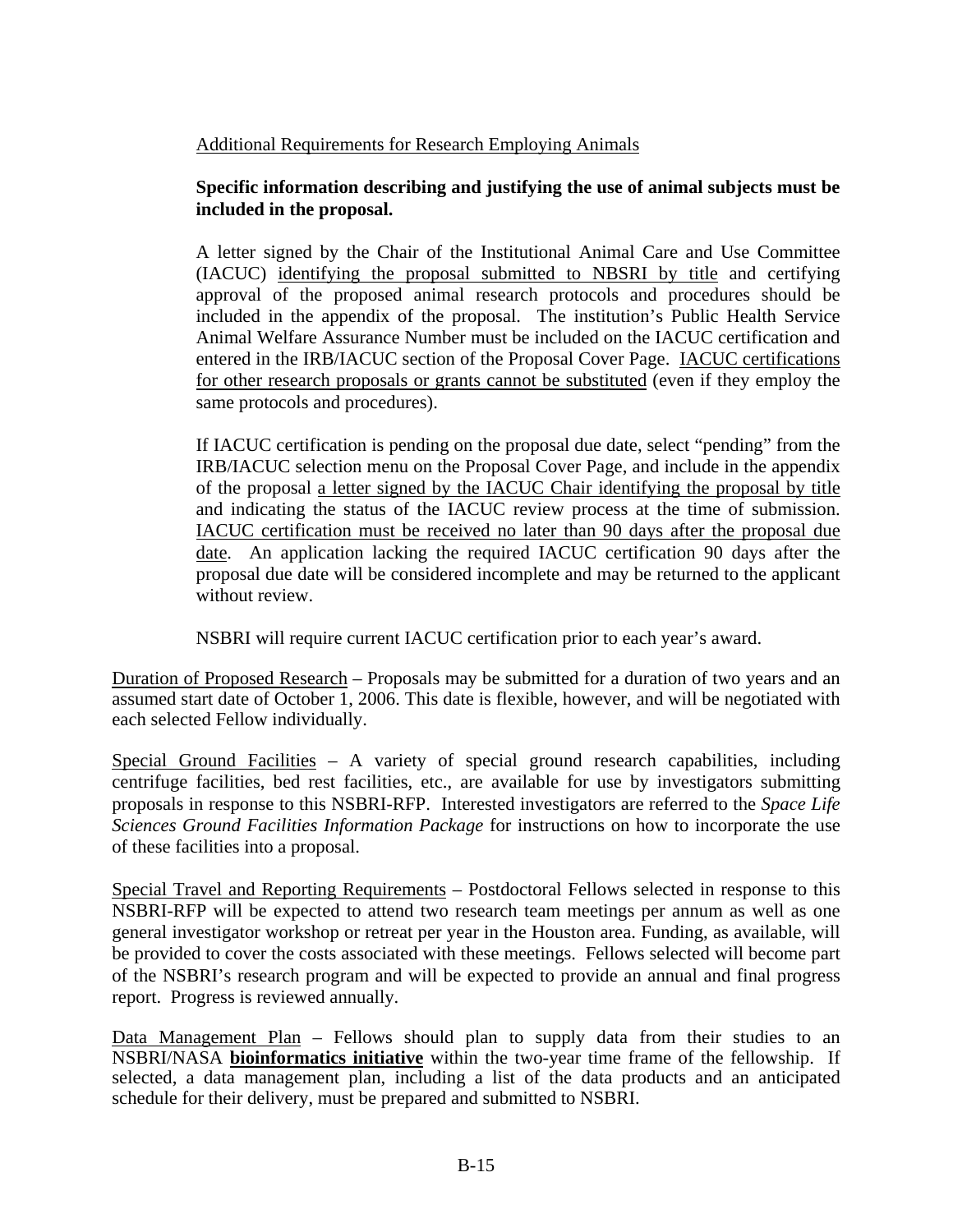Additional Guidelines Applicable to Foreign Applicants – The program is open to U.S. citizens, permanent residents, or persons with pre-existing visas obtained through their sponsoring institutions that permit postdoctoral training for the project's duration. To be eligible for this program, applicants may not have more than three years of previous postdoctoral training. All proposals must be in English and comply with all other submission requirements stated in the NSBRI-RFP.

# **V. Review and Selection Process**

Upon receipt, applications will be reviewed for compliance with the requirements of this Request for Proposals. This includes the following:

- 1. Submission of complete applications as specified in this Request for Proposals. Proposals must be responsive to the areas of program element emphasis described in this NSBRI-RFP and include a research plan that is **not more than 10 pages in length**.
- 2. Submission, as specified in Appendix B, of appropriate Institutional Review Board (IRB) and/or Institutional Animal Care and Use Committee (IACUC) certification for all proposals using human or animal test subjects.
- 3. Submission of all other appropriate forms, letters and institutional and mentor signatures as required by this NSBRI-RFP.

## **Note: Non-compliant applications will be withdrawn from the review process and returned to the applicant without further review.**

Compliant applications submitted in response to this NSBRI-RFP will undergo an intrinsic scientific or technical merit review by a peer-review panel.

## **Criteria for Evaluation of Applications**

Applications will be evaluated on the basis of three criteria: (i) scientific merit and program relevance of the proposal, (ii) research mentor and training environment, and (iii) research background and qualifications of the candidate. Final selections for funding of proposals will be made by the NSBRI Director. Applicants are encouraged to review detailed project summaries for current and completed NSBRI research projects at [http://www.nsbri.org](http://www.nsbri.org/). The technical summaries appear in the "Research Areas" section.

#### **Development of a Selection Recommendation**

A selection recommendation will be developed based on the criteria as described above. **Deficiencies in any of the criteria factors may prevent selection of an application.** The development of selection recommendations is the responsibility of the peer-review panel. Final selections for funding of proposals will be made by the NSBRI Director. Only grants will be awarded as a result of this NSBRI-RFP.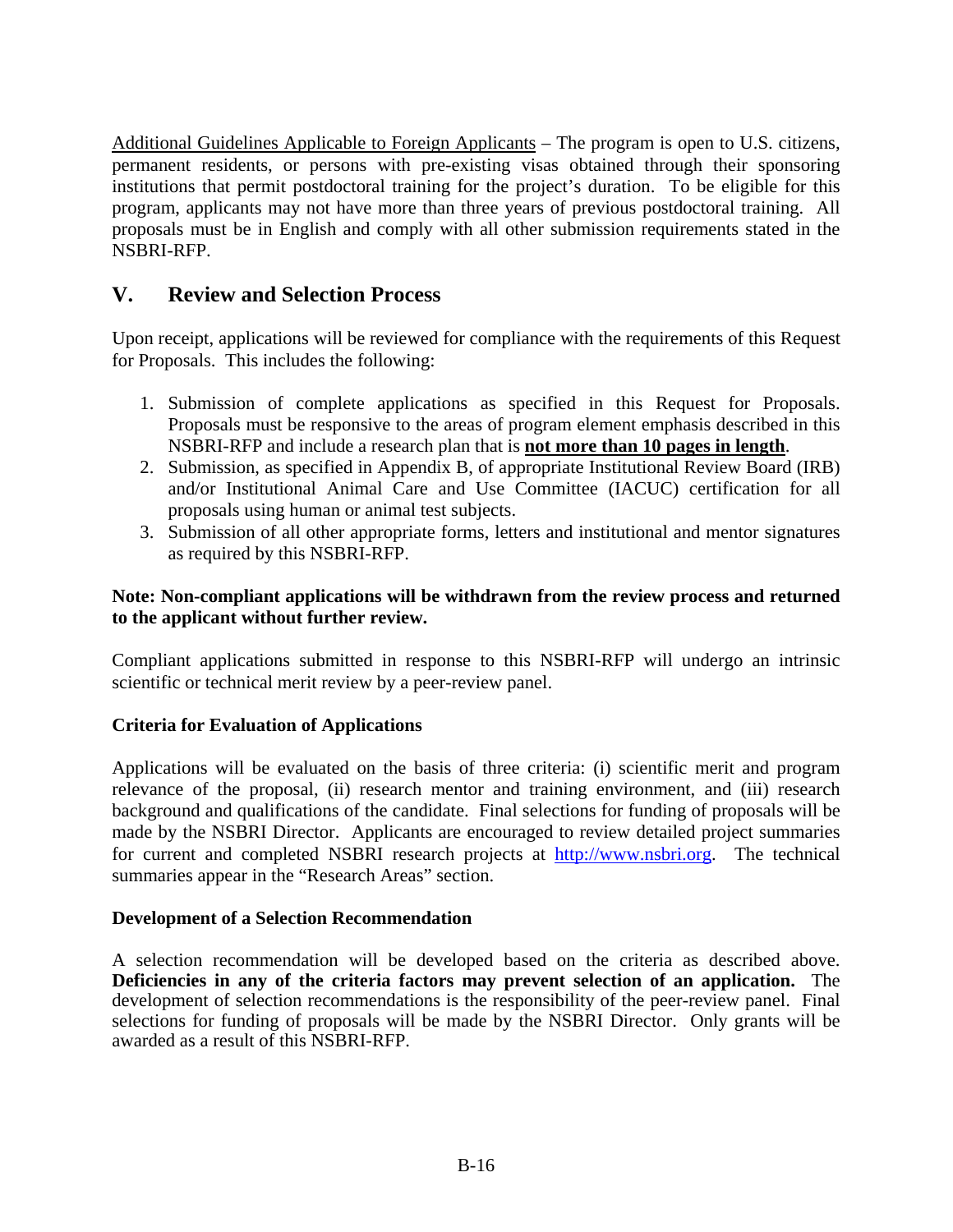#### **INSTRUCTIONS FOR RESPONDING TO NSBRI REQUESTS FOR PROPOSALS**

#### **(a) General.**

 (1) Proposals received in response to an NSBRI Request for Proposals (NSBRI-RFP) will be used only for evaluation purposes. The NSBRI does not allow a proposal, the contents of which are not available without restriction from another source, or any unique ideas submitted in response to an NSBRI-RFP to be used as the basis of a solicitation or in negotiation with other organizations, nor is a pre-award synopsis published for individual proposals.

(2) A solicited proposal that results in an NSBRI award becomes part of the record of that transaction and may be available to the public on specific request; however, information or material that the NSBRI and the awardee mutually agree to be of a privileged nature will be held in confidence to the extent permitted by law, including the Freedom of Information Act.

(3) NSBRI-RFPs contain programmatic information and certain requirements which apply only to proposals prepared in response to that particular announcement. These instructions contain the general proposal preparation information which applies to responses to all NSBRI-RFPs.

(4) A cooperative subagreement will be used to accomplish an effort funded in response to an NSBRI-RFP. The NSBRI will coordinate the implementation of the award instrument. Contracts resulting from NSBRI-RFPs are subject to the Federal Acquisition Regulation (FAR) and the NASA FAR Supplement. Any resultant grants or cooperative agreements will be awarded and administered in accordance with the NASA Grant and Cooperative Agreement Handbook (NPG 5800.1).

(5) The NSBRI has a mandatory format for responses to NSBRI-RFPs. All applications must be submitted utilizing the NSBRI's Electronic Proposal Submission System (EPSS). For further information, please see Appendix B, Section IV.

(6) To be considered for award, a submission must, at a minimum, present a specific project within the areas delineated by the NSBRI-RFP; contain sufficient technical information to permit a meaningful evaluation; be signed by an official authorized to legally bind the submitting organization; not merely offer to perform standard services or to just provide computer facilities or services; and not significantly duplicate a more specific current or pending NASA or NSBRI solicitation.

**(b) NSBRI-RFP-Specific Items.** Several proposal submission items appear in the NSBRI-RFP itself: the unique NSBRI-RFP identifier; dates for proposal deadlines; addresses for submission of proposals (both hard copy and electronic forms); electronic submission format; and sources for more information. Items included in these instructions may be supplemented by the NSBRI-RFP.

**(c)** The following information is needed to permit consideration in an objective manner. NSBRI-RFPs will generally specify topics for which additional information or greater detail is desirable.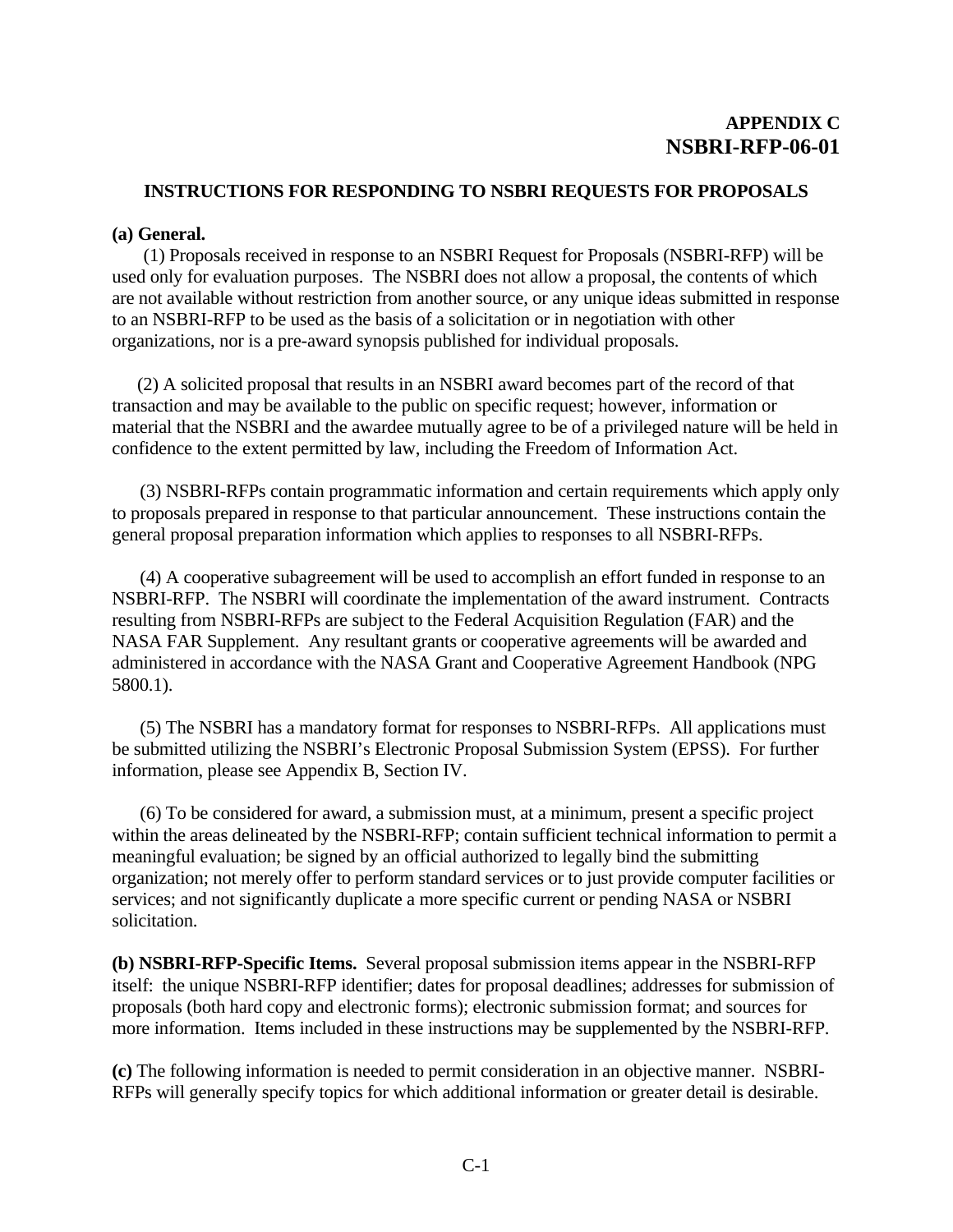#### (1) **Proposal Cover Page**

 (i) The legal name of the organization and specific division or campus identification if part of a larger organization;

 (ii) A brief, scientifically valid project title intelligible to a scientifically literate reader and suitable for use in the public press;

 (iii) Type of organization: e.g., profit, nonprofit, small business, woman-owned, socially and economically disadvantaged, etc.;

 (iv) Name and telephone number of the principal investigator and business personnel who may be contacted during evaluation or negotiation;

 (v) Identification of the NSBRI-RFP, by number and title, to which the proposer is responding;

(vi) Desired starting date, and duration of project;

(vii) Date of submission;

 (viii) Signature of a responsible official or authorized representative of the organization, or any other person authorized to legally bind the organization (unless the signature appears on the proposal itself); and

(ix) Signature of a mentor for Postdoctoral Fellowship Applications.

 (2) **Restriction on Use and Disclosure of Proposal Information.** Information contained in proposals is used for evaluation purposes only. Offerors or quoters should, in order to maximize protection of trade secrets or other information that is confidential or privileged, place the following notice at the beginning of the Research Plan (which is in addition to the specified page limits) and specify the information subject to the notice by inserting an appropriate identification in the notice. In any event, information contained in proposals will be protected to the extent permitted by law, but the NSBRI assumes no liability for use and disclosure of information not made subject to the notice.

#### **Notice**

#### **Restriction on Use and Disclosure of Proposal Information**

The information (data) contained in [insert page numbers or other identification] of this proposal constitutes a trade secret and/or information that is commercial or financial and confidential or privileged ("Information"). It is furnished to the NSBRI in confidence with the understanding that it will not, without permission of the Offeror, be used or disclosed other than for evaluation purposes; provided, however, that in the event a contract (or other agreement) is awarded on the basis of this proposal the Government shall have the right to use and disclose this Information to the extent provided in the contract (or other agreement). This restriction does not limit the Government's right to use or disclose this Information if obtained from another source without restriction. The obligations in this Section shall not apply with respect to any Information which:

(a) is disclosed in a printed publication available to the public, is described in a patent anywhere in the world, is otherwise in the public domain at the time of disclosure, or becomes publicly known through no wrongful act on the part of NSBRI;

(b) is known to NSBRI or becomes known to NSBRI through disclosure by sources other than the Offeror having the right to disclose such Information;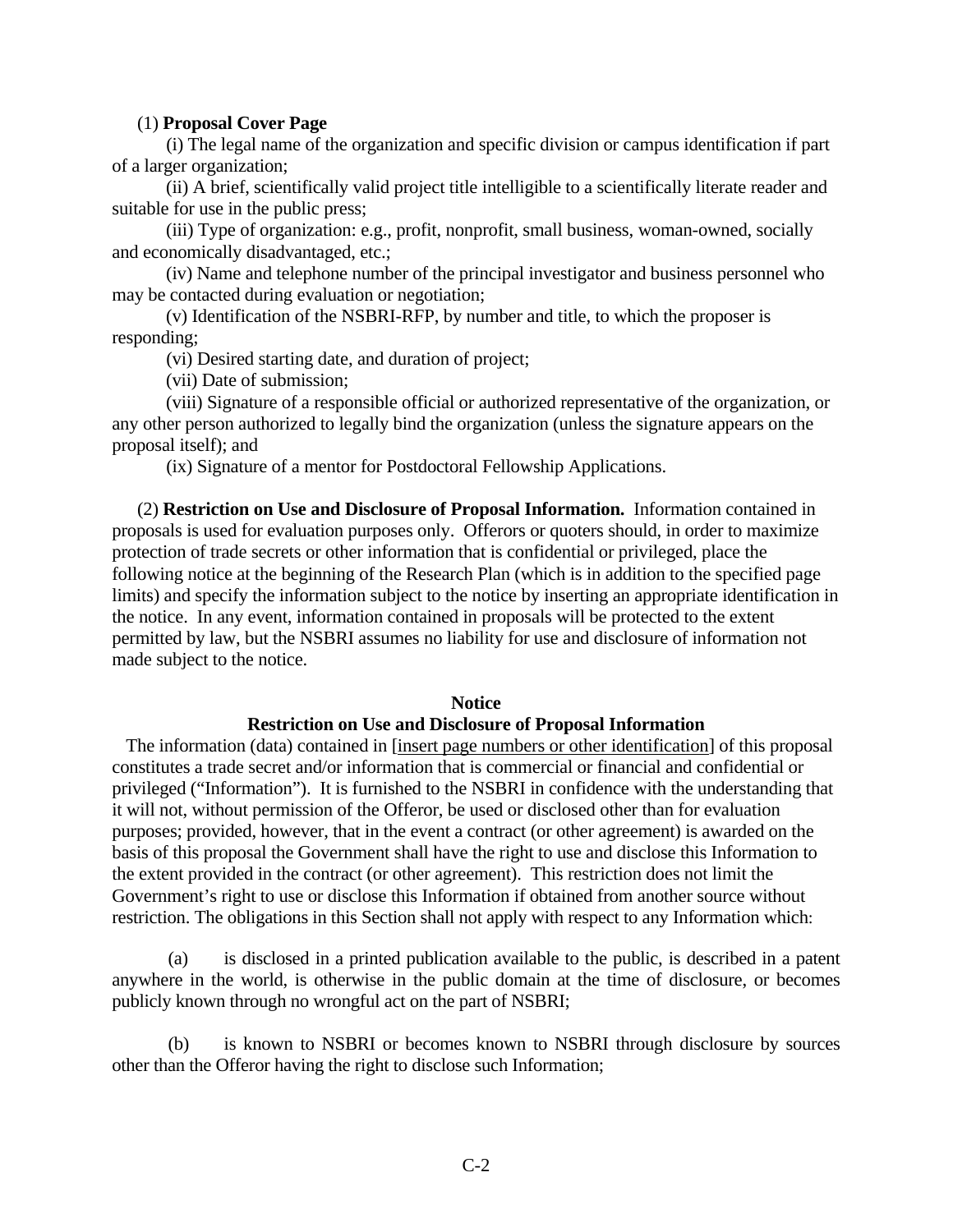(c) is disclosed pursuant to the requirement of a governmental agency or any law requiring disclosure thereof;

(d) is generally disclosed to third parties by the Offeror without similar restriction on such third parties; or

(e) is approved for release by written authorization of the Offeror.

 (3) **Abstract.** Include a concise 2,500 character abstract describing the objective and the method of approach.

 (4) **Project Description.** The main body of the proposal shall be a detailed statement of the work to be undertaken and should include objectives and expected significance; relation to the present state of knowledge; and relation to previous work done on the project and to related work in progress elsewhere. The statement should outline the plan of work, including the broad design of experiments to be undertaken and a description of experimental methods and procedures. The project description should address the evaluation factors in these instructions and any specific factors in the NSBRI-RFP. Any substantial collaboration with individuals not referred to in the budget or use of consultants should be described. Subcontracting significant portions of a research project is discouraged.

 (5) **Personnel.** The applicant is responsible for supervision of the work. A short biographical sketch of the Postdoctoral Fellowship Applicant, a list of principal publications and any exceptional qualifications should be included. Omit social security number and other personal items which do not merit consideration in evaluation of the proposal. Give similar biographical information for the mentor who will be directly associated with the project.

 (6) **Facilities and Equipment.** Describe available facilities and major items of equipment relevant to the proposed project, and any additional major equipment that will be required. Identify any Government-owned facilities, industrial plant equipment, or special tooling that are proposed for use. Include evidence of its availability and the cognizant Government points of contact.

 (7) **Security.** Proposals should not contain security classified material. If the research requires access to, or may generate, security classified information, the submitter will be required to comply with Government security regulations.

 (8) **Current Support.** For other current projects being conducted by the applicant and mentor, provide title of project, sponsoring agency, percent effort and ending date.

 (9) **Special Matters.** Include any required statements of environmental impact of the research, human subject or animal care provisions, conflict of interest, or on such other topics as may be required by the nature of the effort and current statutes, executive orders, or other current Government-wide guidelines.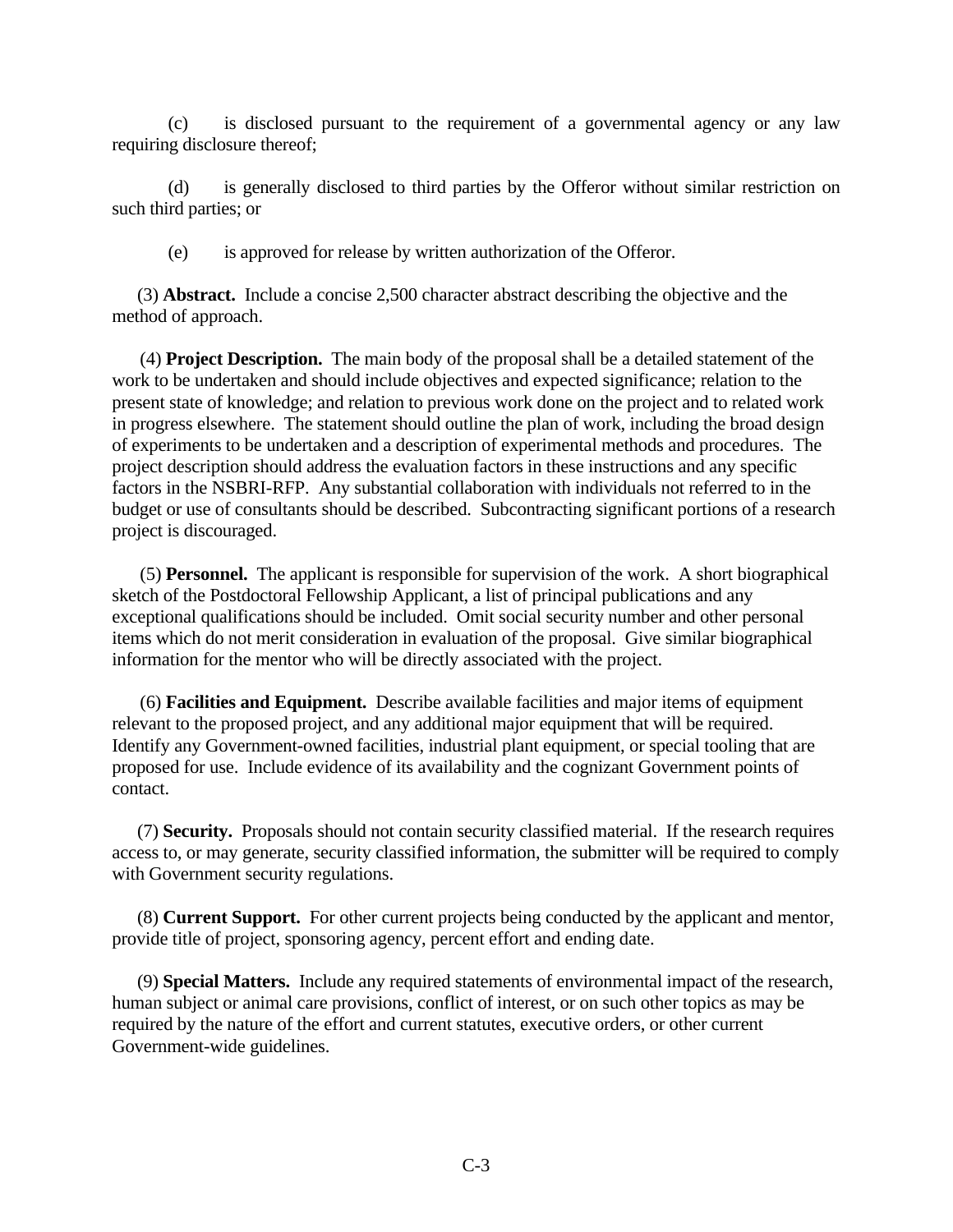(10) **Length.** Unless otherwise specified in the NSBRI-RFP, effort should be made to keep proposals as brief as possible, concentrating on substantive material. Few proposals need exceed 10 pages. Necessary detailed information, such as reprints, should be included as attachments.

 (11) **Withdrawal.** Applications may be withdrawn by the applicant at any time before award. Offerors are requested to notify the NSBRI if the proposal is funded by another organization or of other changed circumstances which dictate termination of evaluation.

#### (12) **Selection for Award.**

(12.1) When an application is not selected for award, the applicant will be notified. The NSBRI will explain generally why the application was not selected. Applicants desiring additional information may contact the selecting official who will arrange a debriefing.

(12.2) When an application is selected for award, negotiation and award will be handled by the NSBRI in the funding installation. The application is used as the basis for negotiation. The contracting officer may request certain business data and may forward a model award instrument and other information pertinent to negotiation.

 (13) **Cancellation of NSBRI-RFP.** The NSBRI reserves the right to make no awards under this NSBRI-RFP and to cancel this NSBRI-RFP. The NSBRI assumes no liability for canceling the NSBRI-RFP or for anyone's failure to receive actual notice of cancellation.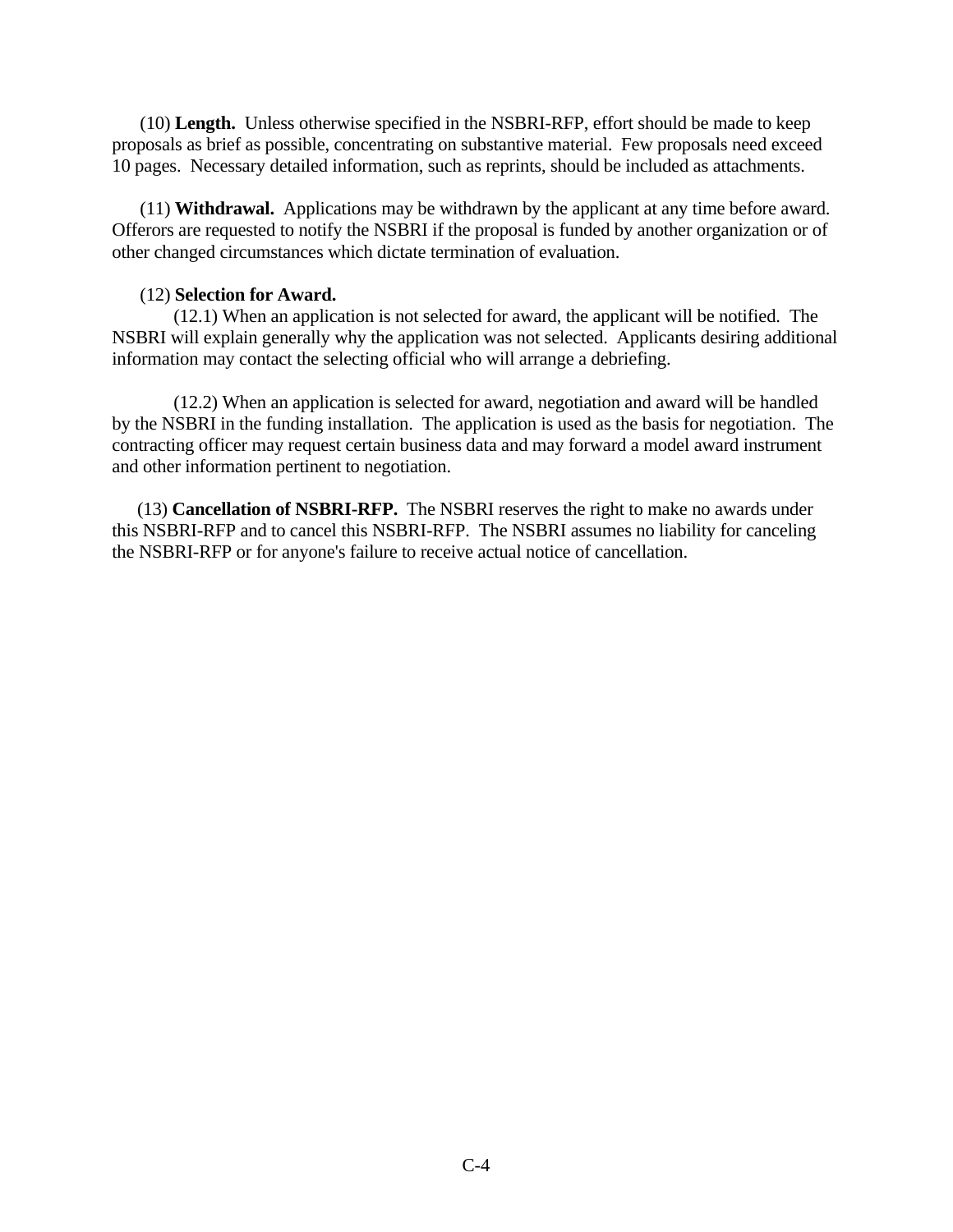#### **CERTIFICATION REGARDING DEBARMENT, SUSPENSION, AND OTHER RESPONSIBILITY MATTERS**

## *PRIMARY COVERED TRANSACTIONS*

This certification is required by the regulations implementing Executive Order 12549, Debarment and Suspension, 14 CFR Part 1269.

- A. The applicant certifies that it and its principals:
	- (a) Are not presently debarred, suspended, proposed for debarment, declared ineligible, or voluntarily excluded from covered transactions by any Federal department or agency;
	- (b) Have not, within a three-year period preceding this application/application proposal been convicted or had a civil judgment rendered against them for commission of fraud or a criminal offense in connection with obtaining, attempting to obtain, or performing a public (Federal, State, or Local) transaction or contract under a public transaction; violation of Federal or State antitrust statutes or commission of embezzlement, theft, forgery, bribery, falsification or destruction of records, making false statements, or receiving stolen property;
	- (c) Are not presently indicted for or otherwise criminally or civilly charged by a government entity (Federal, State, or Local) with commission of any of the offenses enumerated in paragraph A.(b) of this certification; and
	- (d) Have not within a three-year period preceding this application/proposal, had one or more public transactions (Federal, State, or Local) terminated for cause or default; and

B. Where the applicant is unable to certify to any of the statements in this certification, he or she shall attach an explanation to this application.

C. Certification Regarding Debarment, Suspension, Ineligibility and Voluntary Exclusion - Lowered Tier Covered Transactions (Subgrants or Subcontracts)

- a) The prospective lower tier participant certifies, by submission of this proposal, that neither it nor its principals is presently debarred, suspended, proposed for debarment, declared ineligible, or voluntarily excluded from participation in this transaction by any Federal department or agency.
- b) Where the prospective lower tier participant is unable to certify to any of the statements in this certification, such prospective participant shall attach an explanation to this proposal.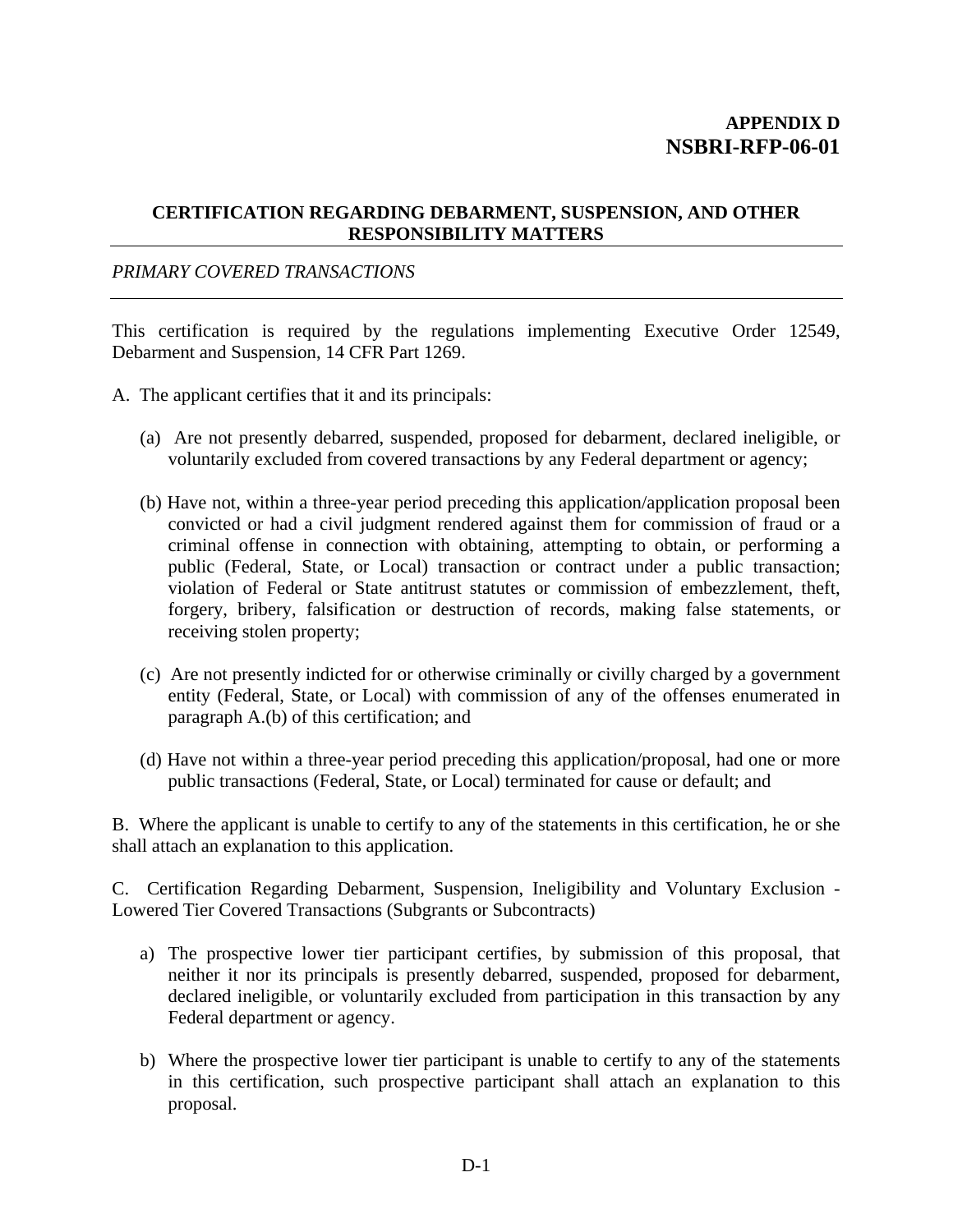## **CERTIFICATION REGARDING LOBBYING**

As required by S 1352 Title 31 of the U.S. Code for persons entering into a grant or cooperative agreement over \$100,000, the applicant certifies that:

(a) No Federal appropriated funds have been paid or will be paid, by or on behalf of, the undersigned, to any person for influencing or attempting to influence an officer or employee of any agency, a Member of Congress, in connection with making of any Federal grant, the entering into of any cooperative, and the extension, continuation, renewal, amendment, or modification of any Federal grant or cooperative agreement;

(b) If any funds other than Federal appropriated funds have been paid or will be paid to any person for influencing or attempting an officer or employee of any agency, Member of Congress, or an employee of a Member of Congress in connection with this Federal grant or cooperative agreement, the undersigned shall complete Standard Form - LLL, "Disclosure Form to Report Lobbying," in accordance with its instructions.

(c) The undersigned shall require that the language of this certification be included in the award documents for all subawards at all tiers (including subgrants, contracts under grants and cooperative agreements, and subcontracts), and that all subrecipients shall certify and disclose accordingly.

This certification is a material representation of fact upon which reliance was placed when this transaction was made or entered into. Submission of this certification is a prerequisite for making or entering into this transaction imposed by S1352, title 31, U.S. Code. Any person who fails to file the required certification shall be subject to a civil penalty of not less than \$10,000 and not more than \$100,000 for each such failure.